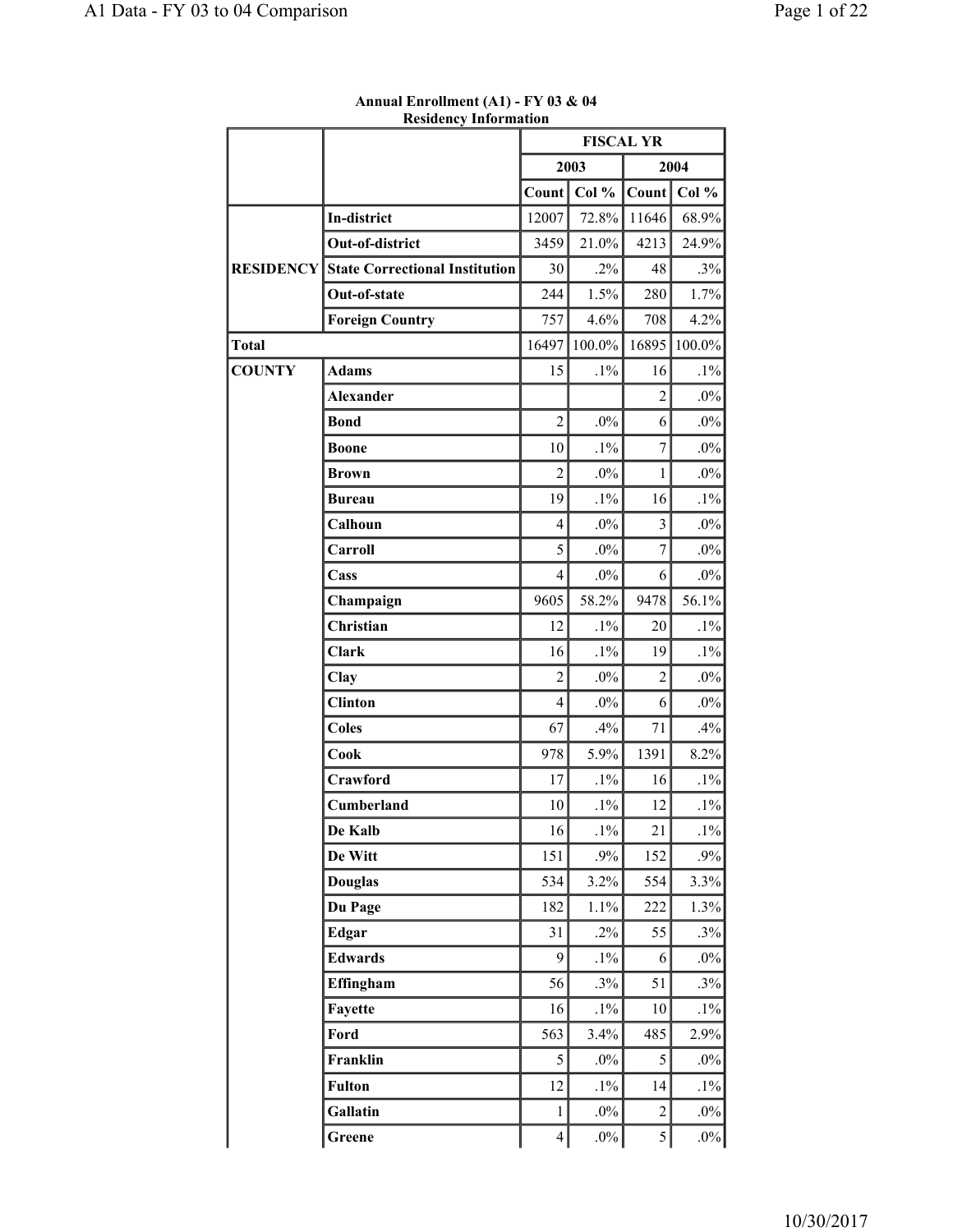| Grundy            | 14             | $.1\%$ | 12             | $.1\%$ |
|-------------------|----------------|--------|----------------|--------|
| <b>Hancock</b>    | 6              | $.0\%$ | 9              | $.1\%$ |
| <b>Hardin</b>     | 1              | $.0\%$ |                |        |
| <b>Henderson</b>  | $\overline{2}$ | $.0\%$ |                |        |
| <b>Henry</b>      | 13             | $.1\%$ | 17             | $.1\%$ |
| <b>Iroquois</b>   | 251            | 1.5%   | 262            | 1.6%   |
| <b>Jackson</b>    | 15             | $.1\%$ | 17             | $.1\%$ |
| <b>Jasper</b>     | 10             | $.1\%$ | 10             | $.1\%$ |
| <b>Jefferson</b>  | 13             | $.1\%$ | 13             | $.1\%$ |
| <b>Jersey</b>     | $\overline{c}$ | $.0\%$ | 6              | $.0\%$ |
| <b>Jo Daviess</b> | $\overline{c}$ | $.0\%$ | 5              | $.0\%$ |
| Johnson           |                |        | $\mathbf{1}$   | $.0\%$ |
| Kane              | 81             | $.5\%$ | 86             | $.5\%$ |
| <b>Kankakee</b>   | 55             | .3%    | 74             | .4%    |
| Kendall           | 13             | $.1\%$ | 5              | $.0\%$ |
| Knox              | 15             | $.1\%$ | 25             | $.1\%$ |
| Lake              | 144            | .9%    | 150            | $.9\%$ |
| La Salle          | 33             | $.2\%$ | 33             | $.2\%$ |
| <b>Lawrence</b>   | 3              | $.0\%$ | 4              | $.0\%$ |
| Lee               | 13             | $.1\%$ | 9              | $.1\%$ |
| Livingston        | 154            | .9%    | 171            | 1.0%   |
| Logan             | 24             | $.1\%$ | 27             | $.2\%$ |
| McDonough         | 9              | $.1\%$ | 13             | $.1\%$ |
| <b>McHenry</b>    | 38             | .2%    | 51             | .3%    |
| McLean            | 337            | 2.0%   | 362            | 2.1%   |
| Macon             | 168            | 1.0%   | 145            | .9%    |
| Macoupin          | 12             | $.1\%$ | 20             | $.1\%$ |
| <b>Madison</b>    | 29             | .2%    | 54             | .3%    |
| <b>Marion</b>     | 11             | $.1\%$ | 10             | $.1\%$ |
| <b>Marshall</b>   | 3              | $.0\%$ | 4              | $.0\%$ |
| <b>Mason</b>      | 10             | $.1\%$ | $\overline{7}$ | $.0\%$ |
| <b>Massac</b>     | $\mathbf{1}$   | $.0\%$ | $\overline{c}$ | $.0\%$ |
| Menard            | 5              | $.0\%$ | 5              | $.0\%$ |
| Mercer            | 5              | $.0\%$ | 4              | $.0\%$ |
| Monroe            | 6              | $.0\%$ | 9              | $.1\%$ |
| <b>Montgomery</b> | 10             | $.1\%$ | 12             | $.1\%$ |
| Morgan            | 25             | $.2\%$ | 22             | $.1\%$ |
| Moultrie          | 15             | $.1\%$ | 9              | $.1\%$ |
| Ogle              | 14             | $.1\%$ | 14             | $.1\%$ |
| Peoria            | 59             | .4%    | 64             | .4%    |
| Perry             | $\overline{c}$ | $.0\%$ | 2              | $.0\%$ |
|                   |                |        |                |        |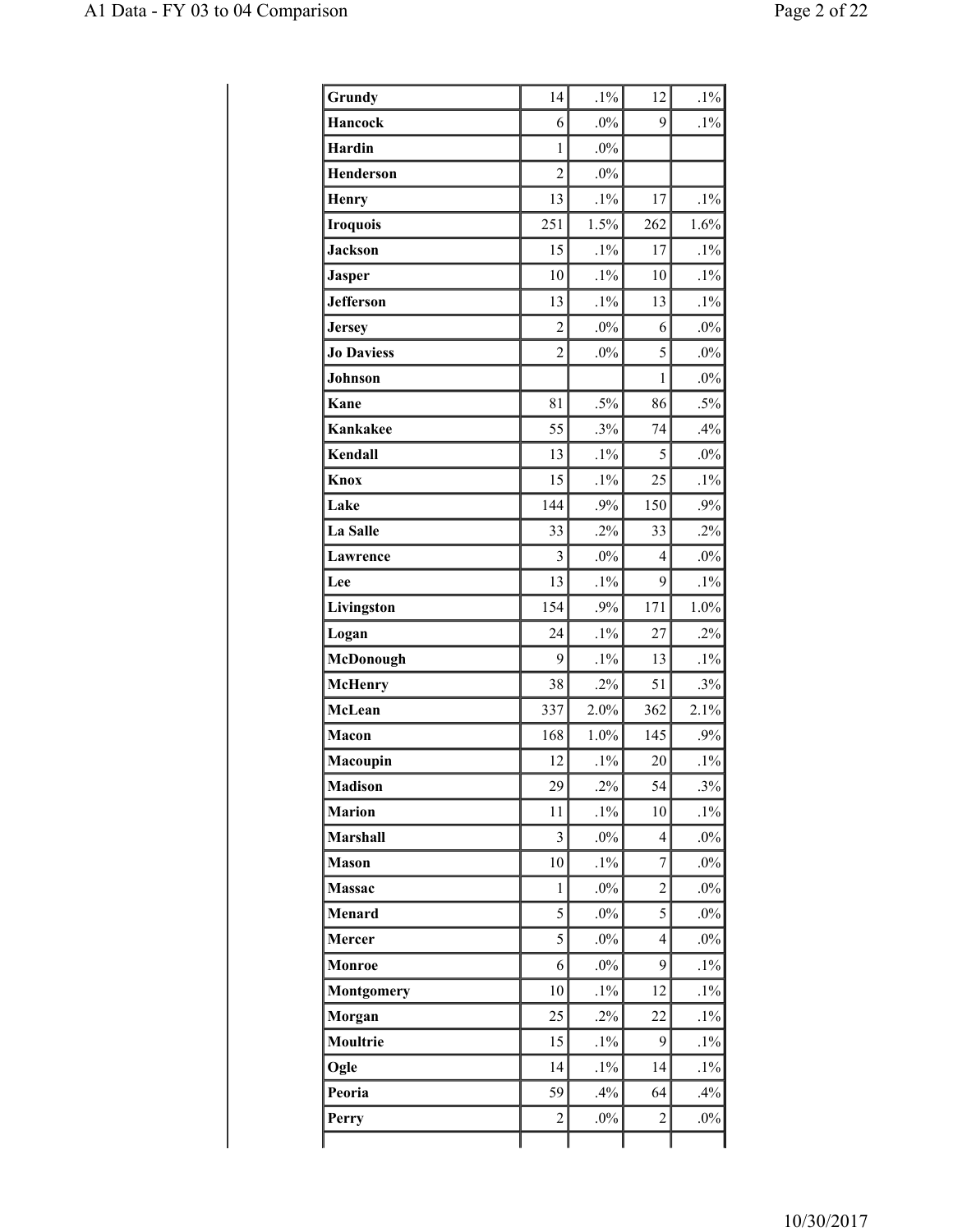|              | Piatt                   | 756              | $4.6\%$ | 615                      | 3.6%    |
|--------------|-------------------------|------------------|---------|--------------------------|---------|
|              | Pike                    | 8                | $.0\%$  | 9                        | $.1\%$  |
|              | Pulaski                 |                  |         | $\mathbf{1}$             | $.0\%$  |
|              | Putnam                  | 5                | $.0\%$  | 6                        | $.0\%$  |
|              | Randolph                | 13               | $.1\%$  | $\overline{7}$           | $.0\%$  |
|              | Richland                | 6                | $.0\%$  | 9                        | $.1\%$  |
|              | <b>Rock Island</b>      | 34               | $.2\%$  | 19                       | $.1\%$  |
|              | St. Clair               | 47               | .3%     | 52                       | $.3\%$  |
|              | <b>Saline</b>           | $\overline{2}$   | $.0\%$  | 6                        | $.0\%$  |
|              | Sangamon                | 87               | $.5\%$  | 101                      | $.6\%$  |
|              | Schuyler                | 3                | $.0\%$  | 3                        | $.0\%$  |
|              | <b>Scott</b>            | 5                | $.0\%$  | $\overline{\mathcal{L}}$ | $.0\%$  |
|              | <b>Shelby</b>           | 19               | $.1\%$  | 23                       | $.1\%$  |
|              | <b>Stark</b>            | 3                | $.0\%$  | 5                        | $.0\%$  |
|              | <b>Stephenson</b>       | 13               | $.1\%$  | 12                       | $.1\%$  |
|              | <b>Tazewell</b>         | 37               | $.2\%$  | 47                       | $.3\%$  |
|              | Union                   | $\mathbf{1}$     | $.0\%$  |                          |         |
|              | Vermilion               | 269              | 1.6%    | 267                      | 1.6%    |
|              | Wabash                  | $\mathbf{1}$     | $.0\%$  | $\overline{3}$           | $.0\%$  |
|              | Warren                  | 10               | $.1\%$  | 10                       | $.1\%$  |
|              | Washington              | $\overline{c}$   | $.0\%$  | $\overline{c}$           | $.0\%$  |
|              | Wayne                   | $\boldsymbol{7}$ | $.0\%$  | 5                        | $.0\%$  |
|              | White                   | $\overline{c}$   | $.0\%$  | $\overline{3}$           | $.0\%$  |
|              | Whiteside               | 12               | $.1\%$  | 24                       | $.1\%$  |
|              | Will                    | 96               | .6%     | 161                      | $1.0\%$ |
|              | Williamson              | 4                | $.0\%$  | 3                        | $.0\%$  |
|              | Winnebago               | 33               | $.2\%$  | 43                       | $.3\%$  |
|              | Woodford                | 16               | $.1\%$  | 13                       | $.1\%$  |
|              | Correct/OOState/Foreign | 1031             | 6.2%    | 1036                     | 6.1%    |
| Total        |                         | 16497            | 100.0%  | 16895                    | 100.0%  |
| <b>STATE</b> | <b>Not Reported</b>     | $\overline{c}$   | $.0\%$  | 23                       | $.1\%$  |
|              | Alabama                 | $\overline{c}$   | $.0\%$  | 3                        | $.0\%$  |
|              | Alaska                  | 3                | $.0\%$  |                          |         |
|              | Arizona                 | $\overline{4}$   | $.0\%$  | $\overline{4}$           | $.0\%$  |
|              | <b>Arkansas</b>         | 5                | $.0\%$  | $\mathbf{1}$             | $.0\%$  |
|              | California              | 13               | $.1\%$  | 19                       | $.1\%$  |
|              | Colorado                | 3                | $.0\%$  | 5                        | $.0\%$  |
|              | Connecticut             | $\overline{c}$   | $.0\%$  | $\mathbf{1}$             | $.0\%$  |
|              | <b>Delaware</b>         |                  | $.0\%$  |                          |         |
|              |                         | $\mathbf{1}$     |         |                          |         |
|              | Florida                 | 11               | $.1\%$  | 16                       | $.1\%$  |
|              | Georgia                 | 5                | $.0\%$  | 10                       | $.1\%$  |
|              | Hawaii                  | $\overline{2}$   | $.0\%$  |                          |         |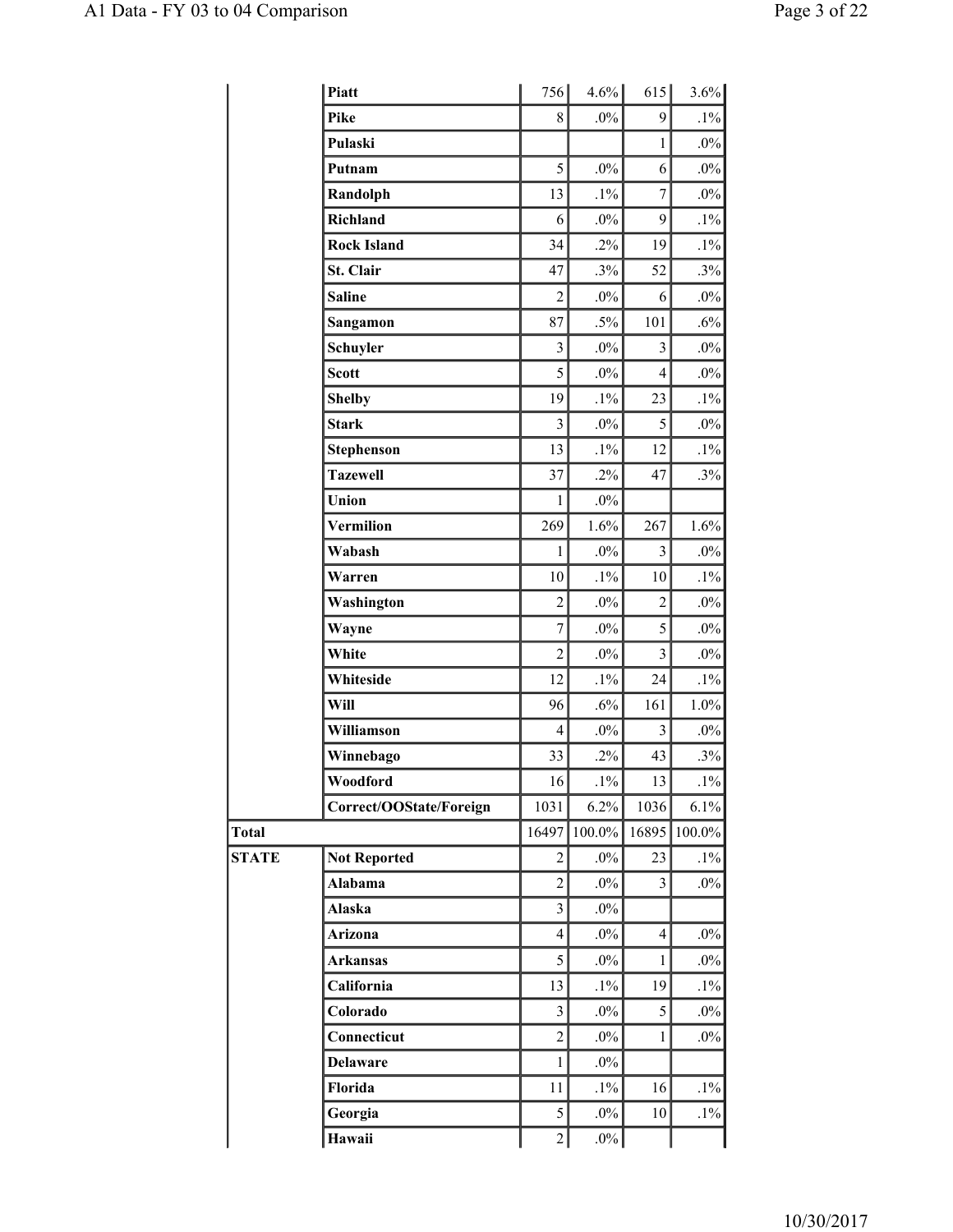| Idaho                 | 1              | $.0\%$ |                |        |
|-----------------------|----------------|--------|----------------|--------|
| <b>Illinois</b>       | 15496          | 93.9%  | 15904          | 94.1%  |
| Indiana               | 39             | $.2\%$ | 40             | $.2\%$ |
| Iowa                  | 5              | $.0\%$ | 5              | $.0\%$ |
| <b>Kansas</b>         | 5              | $.0\%$ | 5              | $.0\%$ |
| Kentucky              | 9              | $.1\%$ | 15             | $.1\%$ |
| Louisiana             | $\mathbf{1}$   | $.0\%$ | $\mathbf{1}$   | $.0\%$ |
| Maine                 | 1              | $.0\%$ |                |        |
| Maryland              | 6              | $.0\%$ | 6              | $.0\%$ |
| <b>Massachusetts</b>  | $\overline{4}$ | $.0\%$ | $\overline{c}$ | $.0\%$ |
| Michigan              | 12             | $.1\%$ | 10             | $.1\%$ |
| Minnesota             | 3              | $.0\%$ | $\mathbf{1}$   | $.0\%$ |
| Mississippi           | $\mathbf{1}$   | $.0\%$ | 2              | $.0\%$ |
| Missouri              | 20             | $.1\%$ | 20             | $.1\%$ |
| <b>Nebraska</b>       | 5              | $.0\%$ | $\mathfrak{Z}$ | $.0\%$ |
| <b>Nevada</b>         | $\mathbf{1}$   | $.0\%$ | $\mathbf{1}$   | $.0\%$ |
| <b>New Hampshire</b>  |                |        | $\mathbf{1}$   | $.0\%$ |
| <b>New Jersey</b>     | 5              | $.0\%$ | 6              | $.0\%$ |
| <b>New Mexico</b>     | $\overline{2}$ | $.0\%$ | 3              | $.0\%$ |
| <b>New York</b>       | 10             | $.1\%$ | 16             | $.1\%$ |
| <b>North Carolina</b> | 6              | $.0\%$ | 3              | $.0\%$ |
| Ohio                  | 12             | $.1\%$ | 9              | $.1\%$ |
| Oklahoma              | $\overline{2}$ | $.0\%$ | $\overline{3}$ | $.0\%$ |
| Oregon                | $\mathbf{1}$   | $.0\%$ | $\overline{c}$ | $.0\%$ |
| Pennsylvania          | 5              | $.0\%$ | $\overline{c}$ | $.0\%$ |
| <b>Rode Island</b>    | 1              | $.0\%$ |                |        |
| <b>S</b> Carolina     | $\mathbf{1}$   | $.0\%$ | $\mathbf{1}$   | $.0\%$ |
| <b>Tennessee</b>      | 9              | $.1\%$ | 13             | $.1\%$ |
| <b>Texas</b>          | 7              | $.0\%$ | 10             | $.1\%$ |
| Vermont               |                |        | $\mathbf{1}$   | $.0\%$ |
| Virginia              | 5              | $.0\%$ | 5              | $.0\%$ |
| Washington            | $\mathbf{1}$   | $.0\%$ | $\mathbf{1}$   | $.0\%$ |
| Wisconsin             | 10             | $.1\%$ | 12             | $.1\%$ |
| Wyoming               |                |        | 2              | $.0\%$ |
| <b>Puerto Rico</b>    | $\mathbf{1}$   | $.0\%$ |                |        |
| Foreign               | 757            | 4.6%   | 708            | 4.2%   |
| <b>Total</b>          | 16497          | 100.0% | 16895          | 100.0% |

## **Annual Enrollment (A1) - FY 03 & 04 Degree Program Enrollment**

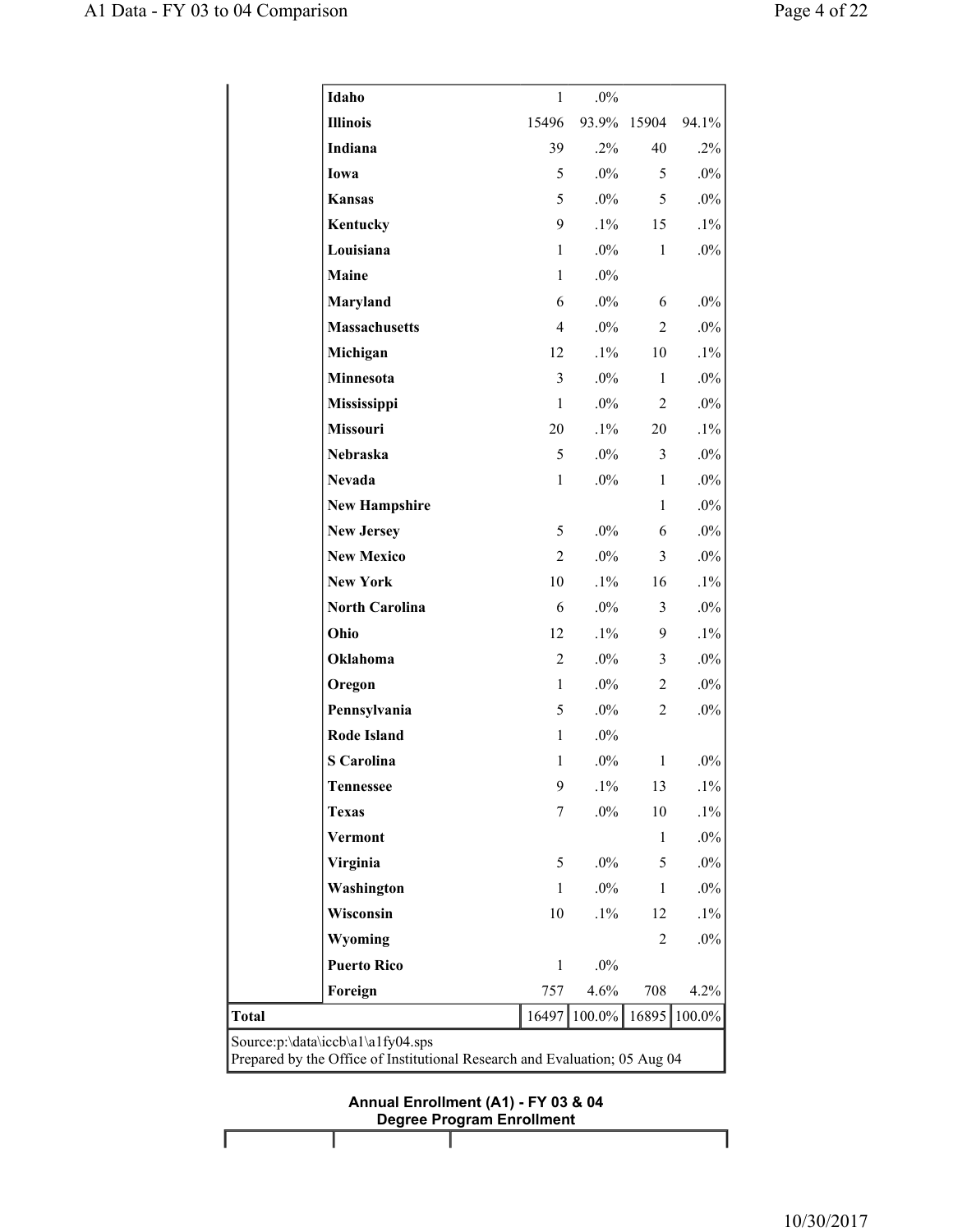|         |                 | <b>FISCAL YR</b> |        |                |        |  |  |  |
|---------|-----------------|------------------|--------|----------------|--------|--|--|--|
|         |                 |                  | 2003   |                | 2004   |  |  |  |
|         |                 | Count            | Col %  | Count          | Col %  |  |  |  |
| PROGRAM | <b>B ABGAAS</b> | 3                | .0%    | 2              | $.0\%$ |  |  |  |
|         | <b>B ABKAAS</b> | 4                | $.0\%$ | 5              | .0%    |  |  |  |
|         | <b>B ABLAAS</b> | 36               | .2%    | 46             | .3%    |  |  |  |
|         | <b>B ABMAAS</b> | 40               | .2%    | 35             | .2%    |  |  |  |
|         | <b>B ABRAAS</b> | 4                | $.0\%$ | 5              | $.0\%$ |  |  |  |
|         | <b>B ABTAAS</b> | 4                | .0%    | 11             | .1%    |  |  |  |
|         | <b>B ACCAAS</b> | 157              | 1.0%   | 155            | .9%    |  |  |  |
|         | <b>B ACCCER</b> | 20               | .1%    | 19             | .1%    |  |  |  |
|         | <b>B AGBCER</b> | 3                | $.0\%$ | 7              | .0%    |  |  |  |
|         | <b>B BDMCER</b> | 1                | $.0\%$ |                |        |  |  |  |
|         | <b>B BNKAAS</b> | 1                | .0%    |                |        |  |  |  |
|         | <b>B CCPAAS</b> |                  |        | 3              | .0%    |  |  |  |
|         | <b>B CMSAAS</b> | 27               | .2%    | 12             | .1%    |  |  |  |
|         | <b>B CPLAAS</b> | 18               | $.1\%$ | 5              | $.0\%$ |  |  |  |
|         | <b>B CPMAAS</b> | 12               | $.1\%$ | 4              | .0%    |  |  |  |
|         | <b>B CSMCER</b> | 7                | $.0\%$ | $\overline{2}$ | .0%    |  |  |  |
|         | <b>B CSSAAS</b> | 8                | .0%    | 6              | .0%    |  |  |  |
|         | <b>B ECMAAS</b> | 10               | $.1\%$ | 7              | $.0\%$ |  |  |  |
|         | <b>B EQMAAS</b> | 16               | $.1\%$ | 21             | .1%    |  |  |  |
|         | <b>B EQMCER</b> | 4                | $.0\%$ | 3              | .0%    |  |  |  |
|         | <b>B GISAAS</b> | 7                | $.0\%$ | 1              | .0%    |  |  |  |
|         | <b>B GISCER</b> |                  |        | 1              | $.0\%$ |  |  |  |
|         | <b>B HIFCER</b> | 6                | .0%    | 8              | .0%    |  |  |  |
|         | <b>B HIHAAS</b> | 33               | .2%    | 35             | .2%    |  |  |  |
|         | <b>B HIMCER</b> | 1                | $.0\%$ | 3              | .0%    |  |  |  |
|         | <b>B HIRAAS</b> | 52               | .3%    | 56             | .3%    |  |  |  |
|         | <b>B INDCER</b> | 18               | $.1\%$ | 26             | .2%    |  |  |  |
|         | <b>B INTCER</b> | 3                | $.0\%$ | 5              | .0%    |  |  |  |
|         | <b>BIPRCER</b>  | 11               | $.1\%$ | 1              | .0%    |  |  |  |
|         | <b>B MGTAAS</b> | 208              | 1.3%   | 194            | 1.1%   |  |  |  |
|         | <b>B MKTAAS</b> | 47               | .3%    | 49             | .3%    |  |  |  |
|         | <b>B OCAAAS</b> | 77               | .5%    | 49             | .3%    |  |  |  |
|         | <b>B OCLAAS</b> | 1                | $.0\%$ |                |        |  |  |  |
|         | <b>B OCMAAS</b> | 1                | .0%    | 1              | .0%    |  |  |  |
|         | <b>B OCPCER</b> | 8                | $.0\%$ | 3              | .0%    |  |  |  |
|         | <b>B OCTCER</b> | 19               | $.1\%$ | 9              | .1%    |  |  |  |
|         | <b>B TRACER</b> | 2                | $.0\%$ | 1              | $.0\%$ |  |  |  |
|         | <b>C TFLCER</b> | 33               | .2%    | 32             | .2%    |  |  |  |
|         | <b>C TFOCER</b> | 4                | $.0\%$ | $\mathbf{3}$   | $.0\%$ |  |  |  |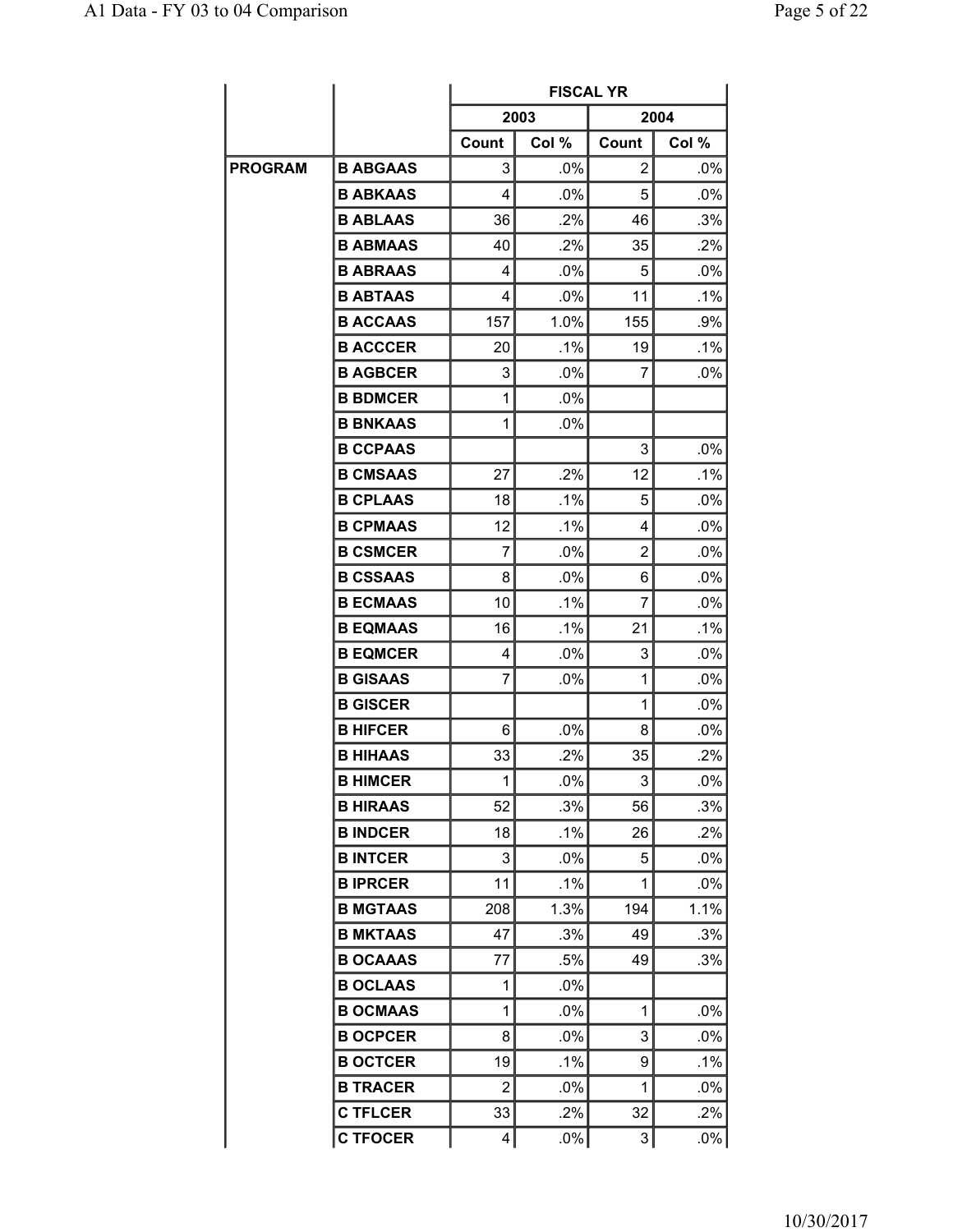| <b>E ACRAAS</b> | 20             | $.1\%$ | 54             | .3%    |
|-----------------|----------------|--------|----------------|--------|
| <b>E ACRCER</b> | 27             | .2%    | 18             | .1%    |
| <b>E AFTAAS</b> | 30             | .2%    | 35             | .2%    |
| <b>E AMTCER</b> | 10             | $.1\%$ | 6              | .0%    |
| <b>E AUSCER</b> | 4              | .0%    | 4              | .0%    |
| <b>E AUTAAS</b> | 55             | .3%    | 82             | .5%    |
| <b>E BCRCER</b> | 19             | .1%    | 28             | .2%    |
| <b>E BIMAAS</b> |                |        | 1              | $.0\%$ |
| <b>E BRLCER</b> | $\overline{2}$ | .0%    | $\overline{2}$ | .0%    |
| <b>E CDBAAS</b> | 13             | .1%    | 23             | .1%    |
| <b>E CDMAAS</b> | 98             | .6%    | 98             | .6%    |
| <b>E CDSAAS</b> | 10             | $.1\%$ | 9              | $.1\%$ |
| <b>E CIVCER</b> | 17             | $.1\%$ | 11             | .1%    |
| <b>E CMDCER</b> | 12             | .1%    | 10             | .1%    |
| <b>E ECJAAS</b> |                |        | 72             | .4%    |
| <b>E ECSAAS</b> | 48             | .3%    | 55             | .3%    |
| <b>E ELPCER</b> | 25             | .2%    | 14             | $.1\%$ |
| <b>E ELTAAS</b> | 10             | .1%    | 6              | .0%    |
| <b>E ENOCER</b> | 9              | $.1\%$ | 3              | .0%    |
| <b>E ENSAES</b> | 209            | 1.3%   | 201            | 1.2%   |
| <b>E MFGAAS</b> | 41             | .2%    | 41             | $.2\%$ |
| <b>E MFTCER</b> | 7              | .0%    | 5              | .0%    |
| <b>E MLRCER</b> | 2              | .0%    |                |        |
| <b>E MPECER</b> | 4              | .0%    | 2              | .0%    |
| <b>E MTMCER</b> | 1              | .0%    | 1              | $.0\%$ |
| <b>E PETAAS</b> | 42             | .3%    | 44             | .3%    |
| <b>E PWTCER</b> | 1              | .0%    |                |        |
| <b>E TELAAS</b> | 3              | .0%    | 2              | .0%    |
| <b>F AADAFA</b> | 89             | .5%    | 97             | .6%    |
| <b>F AAEAFA</b> | 17             | .1%    | 17             | .1%    |
| <b>F GDSAAS</b> | 58             | .4%    | 80             | .5%    |
| <b>F GDWAAS</b> | 16             | .1%    | 20             | .1%    |
| <b>F MCBAAS</b> | 42             | .3%    | 51             | .3%    |
| <b>F MCCAAS</b> | 7              | .0%    | 12             | $.1\%$ |
| <b>F MCDAAS</b> | 22             | $.1\%$ | 9              | .1%    |
| <b>F MCVAAS</b> | 1              | $.0\%$ | 1              | .0%    |
| <b>F MSEAFA</b> | 33             | .2%    | 31             | .2%    |
| <b>F MSPAFA</b> | 26             | .2%    | 20             | .1%    |
| <b>G DHGAAS</b> | 69             | .4%    | 65             | .4%    |
| <b>G EMACER</b> | 30             | $.2\%$ | 17             | .1%    |
| <b>G MASCER</b> | 2              | .0%    | 16             | .1%    |
|                 |                |        |                |        |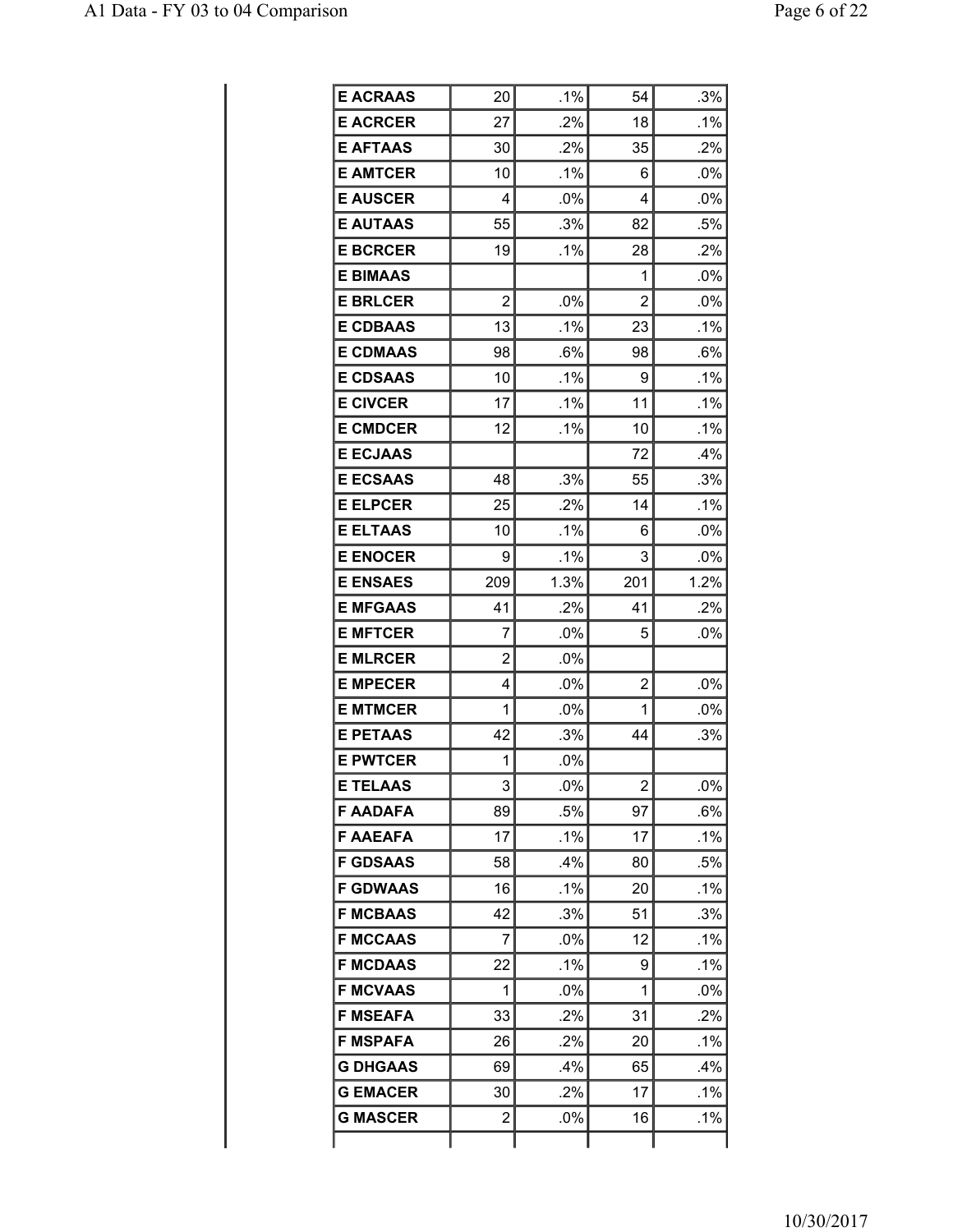| <b>G MSGCER</b> | 9    | .1%    | 34             | .2%    |
|-----------------|------|--------|----------------|--------|
| <b>G NASCER</b> | 108  | $.7\%$ | 50             | .3%    |
| <b>G NURAAS</b> | 85   | .5%    | 160            | .9%    |
| <b>G NURCER</b> | 161  | 1.0%   | 78             | .5%    |
| <b>G OTAAAS</b> | 33   | .2%    | 34             | .2%    |
| <b>G RTTAAS</b> | 35   | $.2\%$ | 45             | .3%    |
| <b>G SLPAAS</b> | 2    | .0%    | 1              | $.0\%$ |
| <b>G SURAAS</b> | 24   | $.1\%$ | 34             | .2%    |
| <b>G SURCER</b> | 10   | $.1\%$ | 4              | $.0\%$ |
| <b>G VTTAAS</b> | 72   | .4%    | 80             | .5%    |
| <b>G XRAAAS</b> | 34   | .2%    | 34             | $.2\%$ |
| <b>H GAAAA</b>  | 2241 | 13.6%  | 2202           | 13.0%  |
| <b>H GAACE</b>  | 3556 | 21.6%  | 3506           | 20.8%  |
| <b>M CISCER</b> | 3    | $.0\%$ | 2              | $.0\%$ |
| <b>M CNAAAS</b> | 58   | .4%    | 30             | $.2\%$ |
| <b>M CNTCER</b> | 1    | .0%    |                |        |
| <b>M MSNCER</b> | 3    | .0%    |                |        |
| <b>M NETCER</b> | 5    | $.0\%$ |                |        |
| <b>MOOSCER</b>  | 1    | $.0\%$ |                |        |
| <b>M VCGAAS</b> |      |        | 1              | $.0\%$ |
| <b>M VGAAAS</b> | 7    | .0%    | 4              | $.0\%$ |
| <b>M VGPAAS</b> | 5    | $.0\%$ | 3              | .0%    |
| <b>M VWPAAS</b> | 2    | $.0\%$ |                |        |
| <b>M WSAAAS</b> | 3    | .0%    | 1              | .0%    |
| <b>M WSDAAS</b> | 9    | $.1\%$ | 6              | .0%    |
| <b>M WSMCER</b> | 1    | .0%    |                |        |
| <b>M WSPAAS</b> | 9    | .1%    | $\overline{2}$ | .0%    |
| <b>N ASGAS</b>  | 2168 | 13.1%  | 2164           | 12.8%  |
| OCCUP019        | 63   | .4%    | 41             | .2%    |
| OCCUP069        | 52   | .3%    | 49             | $.3\%$ |
| OCCUP079        | 1493 | 9.1%   | 1364           | 8.1%   |
| OCCUP089        | 1    | .0%    | 1              | .0%    |
| OCCUP109        | 13   | .1%    | 11             | $.1\%$ |
| OCCUP159        | 23   | .1%    | 34             | $.2\%$ |
| OCCUP179        | 672  | 4.1%   | 922            | 5.5%   |
| OCCUP200        | 42   | .3%    | 51             | .3%    |
| OCCUP210        | 82   | .5%    | 55             | .3%    |
| OCCUP439        | 10   | .1%    | 6              | $.0\%$ |
| OCCUP449        | 16   | .1%    | 18             | .1%    |
| OCCUP469        | 15   | $.1\%$ | 49             | .3%    |
| OCCUP479        | 88   | .5%    | 87             | .5%    |
| OCCUP489        | 70   | .4%    | 45             | .3%    |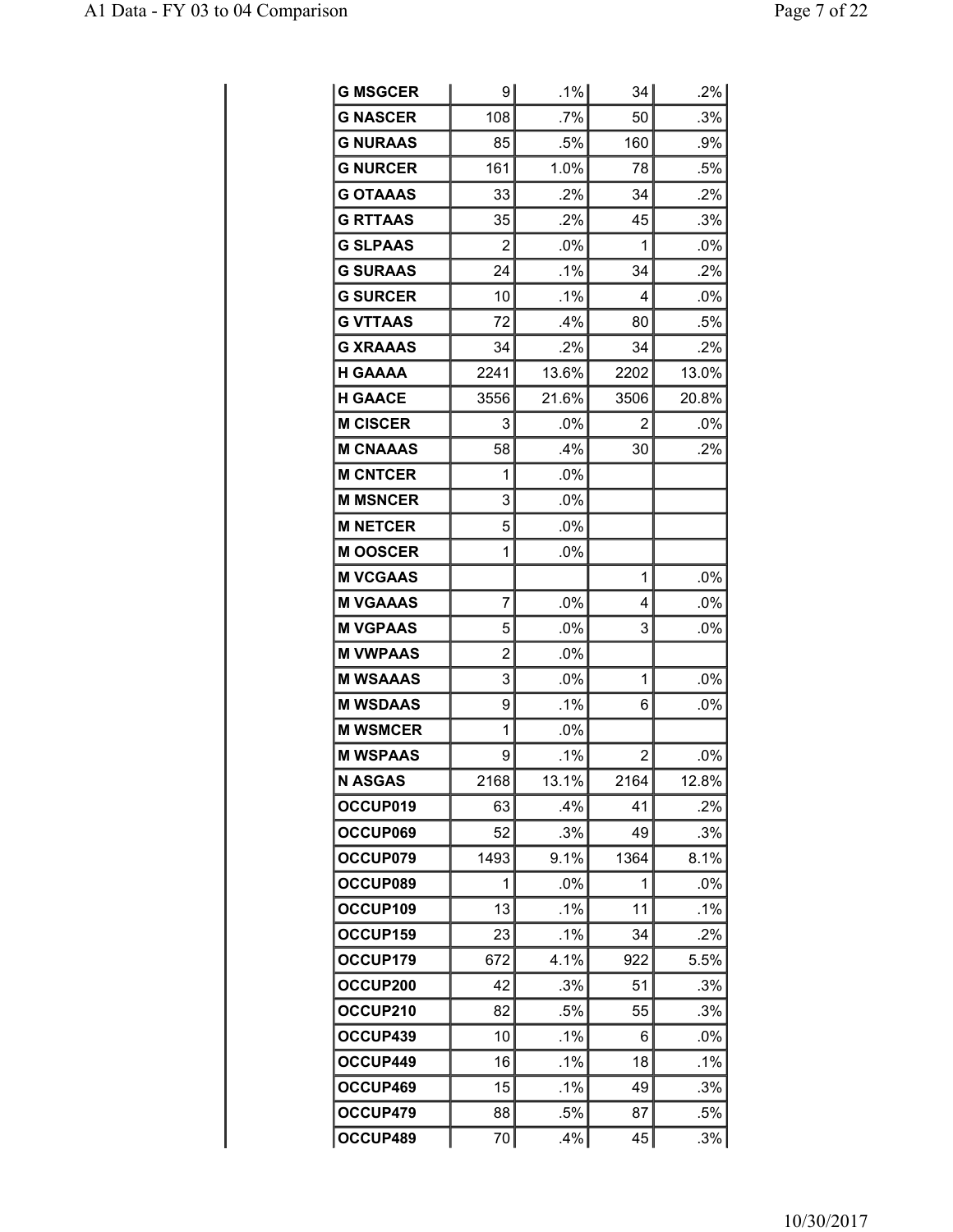| <b>R NURAAS</b> | 4              | $.0\%$ | 3   | $.0\%$ |
|-----------------|----------------|--------|-----|--------|
| <b>S CDACER</b> | 8              | .0%    | 10  | .1%    |
| <b>S CHDAAS</b> | 120            | .7%    | 124 | .7%    |
| <b>S CJSAAS</b> | 167            | 1.0%   | 168 | 1.0%   |
| <b>S FSTAAS</b> | 53             | .3%    | 54  | .3%    |
| <b>S FSTCER</b> | $\overline{2}$ | $.0\%$ | 6   | $.0\%$ |
| <b>SHSTAAS</b>  | 87             | .5%    | 78  | .5%    |
| <b>T ASPCER</b> |                |        | 1   | .0%    |
| <b>T CGICER</b> | 3              | $.0\%$ | 1   | .0%    |
| <b>T CGRCER</b> | $\overline{2}$ | .0%    | 1   | .0%    |
| <b>T CISCER</b> | 16             | .1%    | 10  | .1%    |
| <b>T CMSAAS</b> | 47             | .3%    | 53  | .3%    |
| <b>T CNAAAS</b> | 100            | .6%    | 114 | .7%    |
| <b>T CNPCER</b> |                |        | 1   | $.0\%$ |
| <b>T CNTCER</b> | 7              | .0%    | 5   | .0%    |
| <b>T CPLAAS</b> | 21             | $.1\%$ | 37  | .2%    |
| <b>T CPMAAS</b> | 27             | .2%    | 15  | .1%    |
| <b>T CSMCER</b> | 4              | .0%    | 3   | .0%    |
| <b>T CSSAAS</b> | 28             | .2%    | 19  | .1%    |
| <b>T ECMAAS</b> |                |        | 2   | $.0\%$ |
| <b>TIPRCER</b>  |                |        | 6   | .0%    |
| <b>T LINCER</b> | 1              | .0%    | 6   | .0%    |
| <b>T MSACER</b> |                |        | 1   | .0%    |
| <b>T MSDCER</b> | $\overline{2}$ | .0%    | 1   | $.0\%$ |
| <b>T MSNCER</b> | 3              | $.0\%$ | 6   | .0%    |
| <b>T MSOCER</b> | 4              | .0%    | 7   | .0%    |
| <b>T NETCER</b> | 10             | .1%    | 4   | .0%    |
| <b>T OCAAAS</b> |                |        | 52  | .3%    |
| <b>T OCPCER</b> |                |        | 8   | .0%    |
| <b>T OCTCER</b> |                |        | 15  | .1%    |
| <b>TODBCER</b>  |                |        | 4   | .0%    |
| <b>TOOSCER</b>  | 8              | $.0\%$ | 5   | $.0\%$ |
| <b>T VGAAAS</b> | 28             | .2%    | 33  | .2%    |
| <b>T VGPAAS</b> | 11             | .1%    | 18  | .1%    |
| <b>T VGWCER</b> | 4              | $.0\%$ | 11  | .1%    |
| <b>T WSAAAS</b> | 6              | $.0\%$ | 5   | .0%    |
| <b>T WSDAAS</b> | 21             | .1%    | 23  | $.1\%$ |
| <b>T WSMCER</b> | 10             | $.1\%$ | 6   | .0%    |
| <b>T WSPAAS</b> | 19             | $.1\%$ | 19  | $.1\%$ |
| <b>VOCSK160</b> | 381            | 2.3%   | 449 | 2.7%   |
| <b>VOCSK161</b> | 390            | 2.4%   | 398 | 2.4%   |
|                 |                |        |     |        |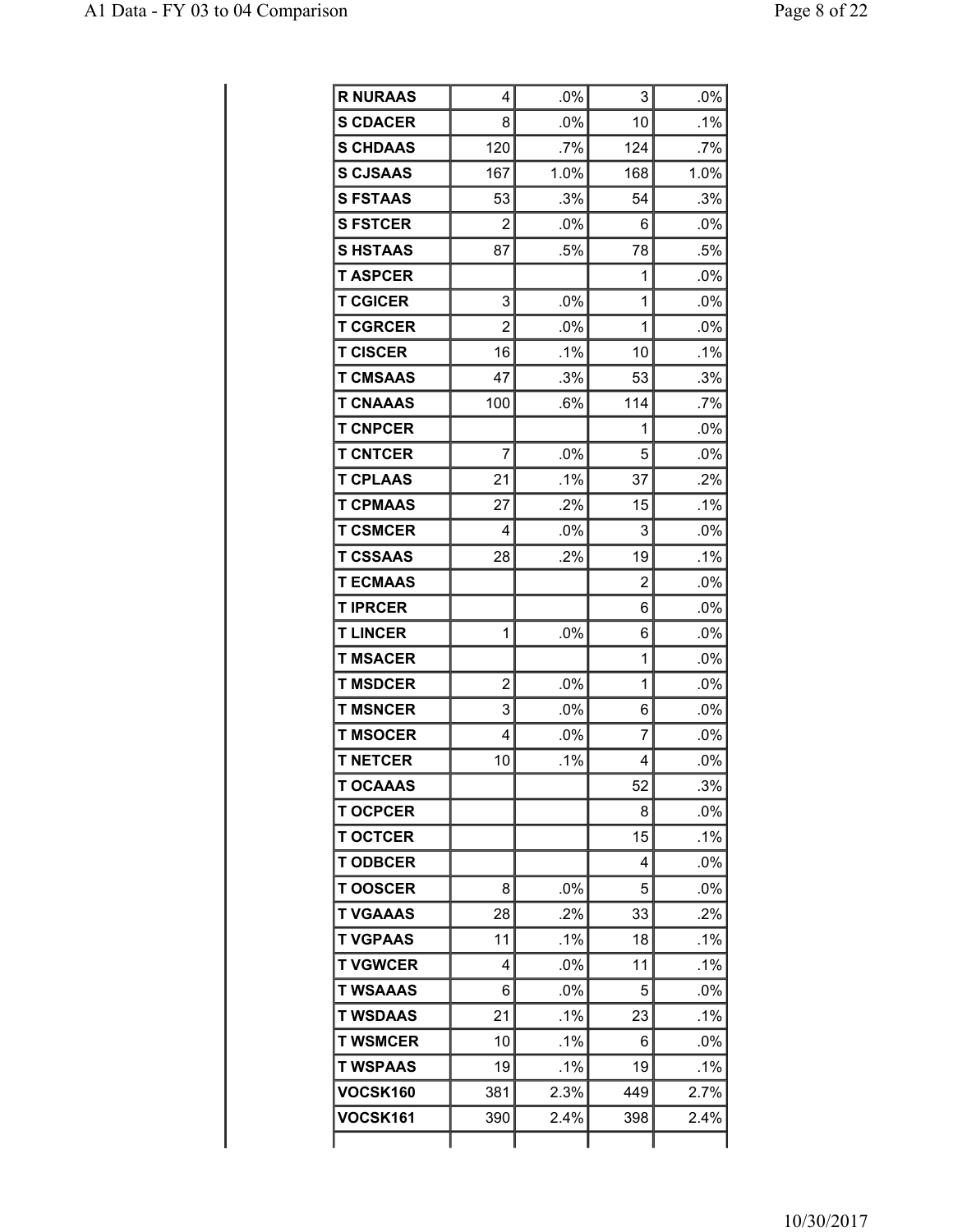|                                                                                                                 | Y AB1CE         | 1     | $.0\%$ | 8     | $.0\%$ |  |  |
|-----------------------------------------------------------------------------------------------------------------|-----------------|-------|--------|-------|--------|--|--|
|                                                                                                                 | Y AB2CE         | 48    | .3%    | 40    | .2%    |  |  |
|                                                                                                                 | Y AB3CE         | 54    | .3%    | 99    | .6%    |  |  |
|                                                                                                                 | Y AB4CE         | 158   | 1.0%   | 246   | 1.5%   |  |  |
|                                                                                                                 | Y ABBCE         | 78    | .5%    | 21    | .1%    |  |  |
|                                                                                                                 | Y ABICE         | 77    | .5%    | 12    | .1%    |  |  |
|                                                                                                                 | <b>Y AS5CE</b>  | 100   | .6%    | 120   | .7%    |  |  |
|                                                                                                                 | Y AS6CE         | 278   | 1.7%   | 308   | 1.8%   |  |  |
|                                                                                                                 | <b>Y ASACE</b>  | 91    | .6%    | 14    | .1%    |  |  |
|                                                                                                                 | Y EL1CE         |       |        | 46    | .3%    |  |  |
|                                                                                                                 | Y EL2CE         | 76    | .5%    | 118   | .7%    |  |  |
|                                                                                                                 | Y EL3CE         | 24    | $.1\%$ | 42    | .2%    |  |  |
|                                                                                                                 | Y EL4CE         | 44    | .3%    | 77    | .5%    |  |  |
|                                                                                                                 | Y EL5CE         | 31    | .2%    | 42    | .2%    |  |  |
|                                                                                                                 | Y EL6CE         | 29    | .2%    | 37    | .2%    |  |  |
|                                                                                                                 | <b>Y ELACE</b>  | 15    | $.1\%$ | 9     | .1%    |  |  |
|                                                                                                                 | <b>Y ELBCE</b>  | 15    | .1%    | 21    | .1%    |  |  |
|                                                                                                                 | <b>Y ELICE</b>  | 30    | .2%    | 30    | .2%    |  |  |
|                                                                                                                 | <b>Y GSUAGS</b> | 432   | 2.6%   | 527   | 3.1%   |  |  |
| Total                                                                                                           |                 | 16497 | 100.0% | 16895 | 100.0% |  |  |
| Source:p:\data\iccb\a1\a1fy04.sps<br>Prepared by the Office of Institutional Research and Evaluation; 05 Aug 04 |                 |       |        |       |        |  |  |

#### **Annual Enrollment (A1) - FY 03 & 04 Demographic Data**

|                  |                                  |       | <b>FISCAL YR</b>        |             |                     |  |
|------------------|----------------------------------|-------|-------------------------|-------------|---------------------|--|
|                  |                                  |       | 2003                    |             | 2004                |  |
|                  |                                  |       | Count Col % Count Col % |             |                     |  |
|                  | Under 17                         | 716   | 4.3%                    | 469         | 2.8%                |  |
|                  | 17-20 yrs old                    | 5529  | 33.6%                   | 5783        | 34.3%               |  |
|                  | 21-24 yrs old                    | 4043  | 24.5%                   | 4325        | 25.7%               |  |
| <b>AGE RANGE</b> | 25-30 yrs old                    | 2073  | 12.6%                   | 2128        | 12.6%               |  |
|                  | 31-39 yrs old                    | 1816  | 11.0%                   | 1844        | 10.9%               |  |
|                  | 40-55 yrs old                    | 1894  | 11.5%                   | 1859        | 11.0%               |  |
|                  | Over 55 yrs old                  | 406   | 2.5%                    | 444         | 2.6%                |  |
| <b>Total</b>     |                                  | 16477 | 100.0%                  |             | 16852 100.0%        |  |
|                  | <b>Asian or Pacific Islander</b> | 741   | 4.5%                    | 679         | 4.0%                |  |
|                  | American Indian/Alaskan Native   | 72    | .4%                     | 89          | .5%                 |  |
| <b>ETHNICITY</b> | <b>Black, Non-Hispanic</b>       | 2104  | 12.8%                   | 2376        | 14.1%               |  |
|                  | Hispanic                         | 548   | 3.3%                    | 731         | 4.3%                |  |
|                  | <b>White, Non-Hispanic</b>       | 12267 |                         | 74.4% 12311 | 72.9%               |  |
|                  | <b>Non-Resident Alien</b>        | 765   | 4.6%                    | 709         | 4.2%                |  |
| <b>Total</b>     |                                  | 16497 |                         |             | 100.0% 16895 100.0% |  |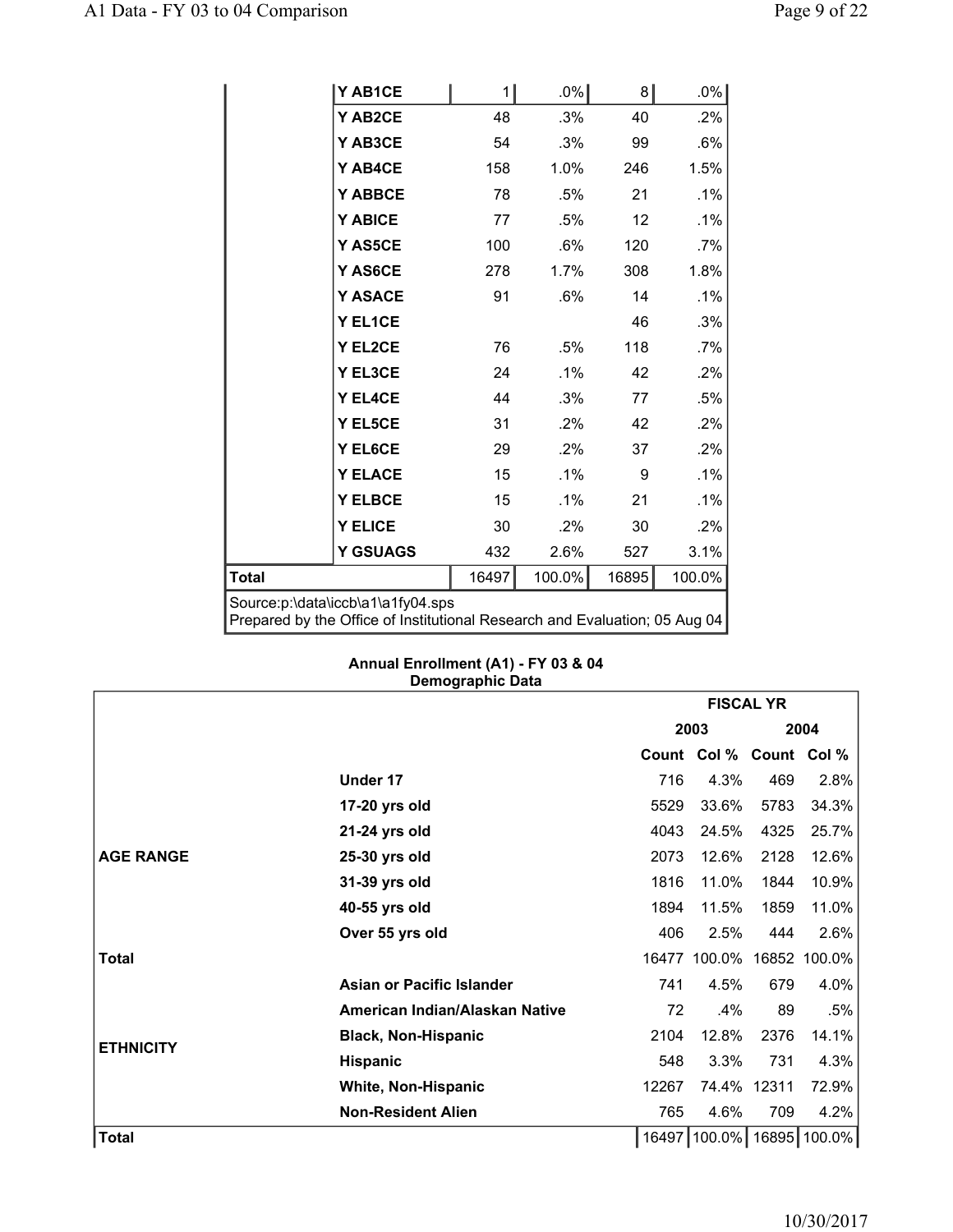| <b>SEX</b>                          | <b>Male</b>                                                    | 7315  | 44.3%        | 7664  | 45.4%  |
|-------------------------------------|----------------------------------------------------------------|-------|--------------|-------|--------|
|                                     | <b>Female</b>                                                  | 9182  | 55.7%        | 9231  | 54.6%  |
| <b>Total</b>                        |                                                                |       | 16497 100.0% | 16895 | 100.0% |
|                                     | Prepare for transfer to 4 yr coll                              | 3630  | 22.0%        | 2867  | 17.0%  |
|                                     | Improve skills for present job                                 | 519   | 3.1%         | 402   | 2.4%   |
| <b>Current Intent</b>               | Prepare for future job immediately after<br>attending Parkland | 2263  | 13.7%        | 1986  | 11.8%  |
|                                     | Prepare for GED or improve basic<br>academic skills            | 123   | .7%          | 108   | .6%    |
|                                     | Personal interest - not career oriented                        | 525   | 3.2%         | 504   | 3.0%   |
|                                     | <b>Unknown/Other</b>                                           | 9437  | 57.2%        | 11028 | 65.3%  |
| <b>Total</b>                        |                                                                | 16497 | 100.0%       | 16895 | 100.0% |
|                                     | <b>Complete one or several courses</b>                         | 7808  | 47.3%        | 7872  | 46.6%  |
| <b>ENROLLMENT OBJECTIVE</b>         | <b>Complete a Certificate</b>                                  | 536   | 3.2%         | 468   | 2.8%   |
|                                     | <b>Complete an Associate degree</b>                            | 8153  | 49.4%        | 8555  | 50.6%  |
| <b>Total</b>                        |                                                                | 16497 | 100.0%       | 16895 | 100.0% |
|                                     | Not applicable                                                 | 9245  | 56.0%        | 9485  | 56.1%  |
|                                     | <b>Economically disadvantaged</b>                              | 1240  | 7.5%         | 1468  | 8.7%   |
| <b>DISADVANTAGED STATUS</b>         | <b>Academically disadvantaged</b>                              | 3813  | 23.1%        | 3571  | 21.1%  |
|                                     | <b>Both Econ &amp; Acad disadvantaged</b>                      | 2199  | 13.3%        | 2371  | 14.0%  |
| <b>Total</b>                        |                                                                | 16497 | 100.0%       | 16895 | 100.0% |
|                                     | Not applicable                                                 | 16054 | 97.3%        | 16376 | 96.9%  |
| <b>LTD-ENG PROFICIENCY</b>          | Limited-English-Proficient                                     | 443   | 2.7%         | 519   | 3.1%   |
| <b>Total</b>                        |                                                                | 16497 | 100.0%       | 16895 | 100.0% |
|                                     | Not applicable                                                 | 16017 | 97.1%        | 16372 | 96.9%  |
| <b>DISABILITY STATUS</b>            | <b>Disability Student</b>                                      | 480   | 2.9%         | 523   | 3.1%   |
| <b>Total</b>                        |                                                                | 16497 | 100.0%       | 16895 | 100.0% |
|                                     | <b>No</b>                                                      | 4019  | 24.4%        | 8141  | 48.2%  |
| <b>Signed Declaration of Intent</b> | <b>Yes</b>                                                     | 12478 | 75.6%        | 8754  | 51.8%  |
| <b>Total</b>                        |                                                                |       | 16497 100.0% | 16895 | 100.0% |
|                                     | <b>Not Applicable</b>                                          | 16017 | 97.1%        | 16372 | 96.9%  |
| <b>SPEC SUPPORT/DISABILITIES</b>    | No support                                                     | 251   | 1.5%         | 313   | 1.9%   |
|                                     | <b>Sup Services/Perkins II Funds</b>                           | 71    | .4%          | 73    | .4%    |
|                                     | <b>Sup Services/Other Sources</b>                              | 158   | 1.0%         | 137   | .8%    |
| <b>Total</b>                        |                                                                | 16497 | 100.0%       | 16895 | 100.0% |
|                                     | <b>Not Applicable</b>                                          | 9245  | 56.0%        | 9485  | 56.1%  |
| <b>SPEC</b>                         | No support                                                     | 5472  | 33.2%        | 6062  | 35.9%  |
| SUPPORT/DISADVANTAGED               | <b>Sup Services/Perkins II Funds</b>                           | 1656  | 10.0%        | 1241  | 7.3%   |
|                                     | <b>Sup Services/Other Sources</b>                              | 124   | .8%          | 107   | .6%    |
| <b>Total</b>                        |                                                                | 16497 | 100.0%       | 16895 | 100.0% |
| <b>SPEC SUP/LTD ENG PROF</b>        | <b>Not Applicable</b>                                          | 16054 | 97.3%        | 16376 | 96.9%  |
|                                     | No support                                                     | 441   | 2.7%         | 518   | 3.1%   |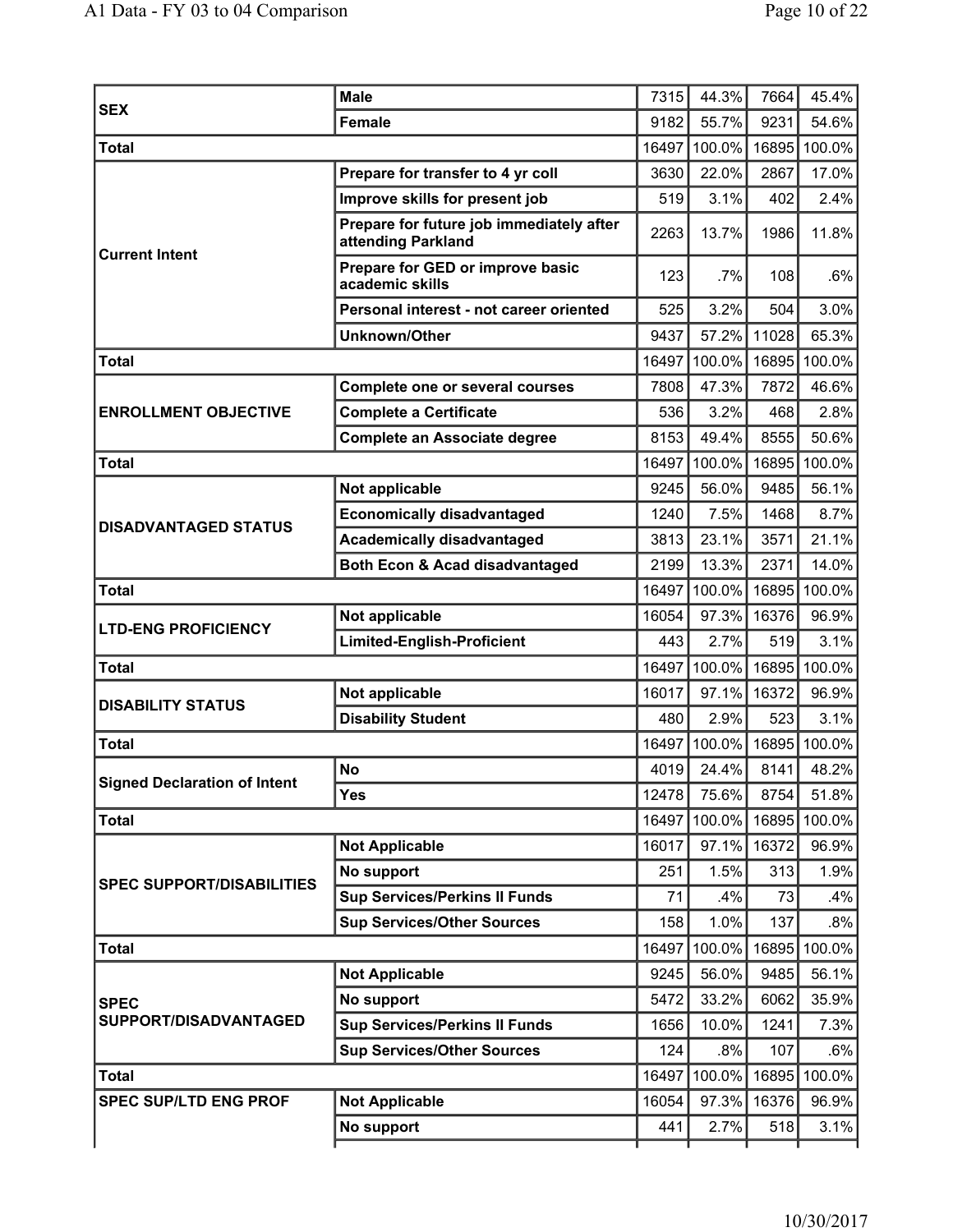|                                   | <b>Sup Services/Perkins II Funds</b>                                       | 2     | $.0\%$                    | 1    | $.0\%$ |
|-----------------------------------|----------------------------------------------------------------------------|-------|---------------------------|------|--------|
| <b>Total</b>                      |                                                                            |       | 16497 100.0% 16895 100.0% |      |        |
| <b>JTPA PARTICIPANT</b>           | <b>All Other</b>                                                           |       | 16497 100.0% 16895 100.0% |      |        |
| <b>Total</b>                      |                                                                            |       | 16497 100.0% 16895 100.0% |      |        |
|                                   |                                                                            | 16253 | 98.5% 16737               |      | 99.1%  |
|                                   | <b>Not Applicable</b>                                                      |       |                           |      |        |
|                                   | <b>Agriculture</b>                                                         |       |                           | 1    | .0%    |
|                                   | <b>Agricultural Business</b>                                               | 1     | .0%                       |      |        |
| <b>OCCUPATIONAL-ABE/ASE</b>       | <b>Personal &amp; Misc Servcs</b>                                          |       |                           | 1    | .0%    |
|                                   | <b>Liberal Arts/Sciences</b>                                               |       |                           | 7    | $.0\%$ |
|                                   | <b>Mechanics &amp; Repairers</b>                                           |       |                           | 1    | .0%    |
|                                   | <b>Health Professions</b>                                                  |       |                           | 1    | $.0\%$ |
|                                   | <b>Bus Mngmnt/Admin Services</b>                                           | 243   | 1.5%                      | 147  | .9%    |
| <b>Total</b>                      |                                                                            |       | 16497 100.0% 16895 100.0% |      |        |
|                                   | <b>Associates Degree</b>                                                   | 557   | 3.4%                      | 464  | 2.7%   |
|                                   | <b>Bachelor Degree</b>                                                     | 969   | 5.9%                      | 787  | 4.7%   |
|                                   | <b>Certificate</b>                                                         | 270   | 1.6%                      | 259  | 1.5%   |
|                                   | <b>Doctoral Degree</b>                                                     | 60    | $.4\%$                    | 61   | .4%    |
|                                   | <b>GED</b>                                                                 | 707   | 4.3%                      | 587  | 3.5%   |
| <b>HIGHEST DEG PREV EARNED</b>    | <b>High Schl Diploma</b>                                                   | 10205 | 61.9%                     | 9890 | 58.5%  |
|                                   | <b>Masters Degree</b>                                                      | 303   | 1.8%                      | 264  | 1.6%   |
|                                   | <b>None</b>                                                                | 1149  | 7.0%                      | 579  | 3.4%   |
|                                   | <b>Other</b>                                                               | 382   | 2.3%                      | 318  | 1.9%   |
|                                   | <b>1st Professional Degree</b>                                             | 22    | $.1\%$                    | 17   | $.1\%$ |
|                                   | Some college                                                               | 306   | 1.9%                      | 679  | 4.0%   |
|                                   | <b>Unknown</b>                                                             | 1567  | 9.5%                      | 2990 | 17.7%  |
| Total                             |                                                                            |       | 16497 100.0% 16895 100.0% |      |        |
|                                   | Not a Voucher Recipient/NA                                                 | 16339 | 99.0% 16850               |      | 99.7%  |
| <b>WIA Voucher Recipient</b>      | <b>ITA/Voucher Payment Received</b>                                        | 158   | 1.0%                      | 45   | .3%    |
| <b>Total</b>                      |                                                                            |       | 16497 100.0% 16895 100.0% |      |        |
|                                   | Not a Veteran                                                              | 16128 | 97.8% 16517               |      | 97.8%  |
| <b>Veteran Status</b>             | Veteran                                                                    | 369   | 2.2%                      | 378  | 2.2%   |
| <b>Total</b>                      |                                                                            | 16497 | 100.0% 16895 100.0%       |      |        |
| Source:p:\data\iccb\a1\a1fy04.sps | Prepared by the Office of Institutional Research and Evaluation; 05 Aug 04 |       |                           |      |        |

## **Annual Enrollment (A1) - FY 03 & 04 Degree Completion Data**

|                            |                            | <b>FISCAL YR</b> |                               |        |          |
|----------------------------|----------------------------|------------------|-------------------------------|--------|----------|
|                            |                            |                  | 2003                          |        | 2004     |
|                            |                            |                  | Count   Col %   Count   Col % |        |          |
| <b>ITYPE OF COMPLETION</b> | DID NOT complete a program | 15014            | $91.0\%$                      | 15397  | $91.1\%$ |
|                            | <b>Graduate completer</b>  | 1045 l           | $6.3\%$                       | 1070 l | 6.3%     |
|                            |                            |                  |                               |        |          |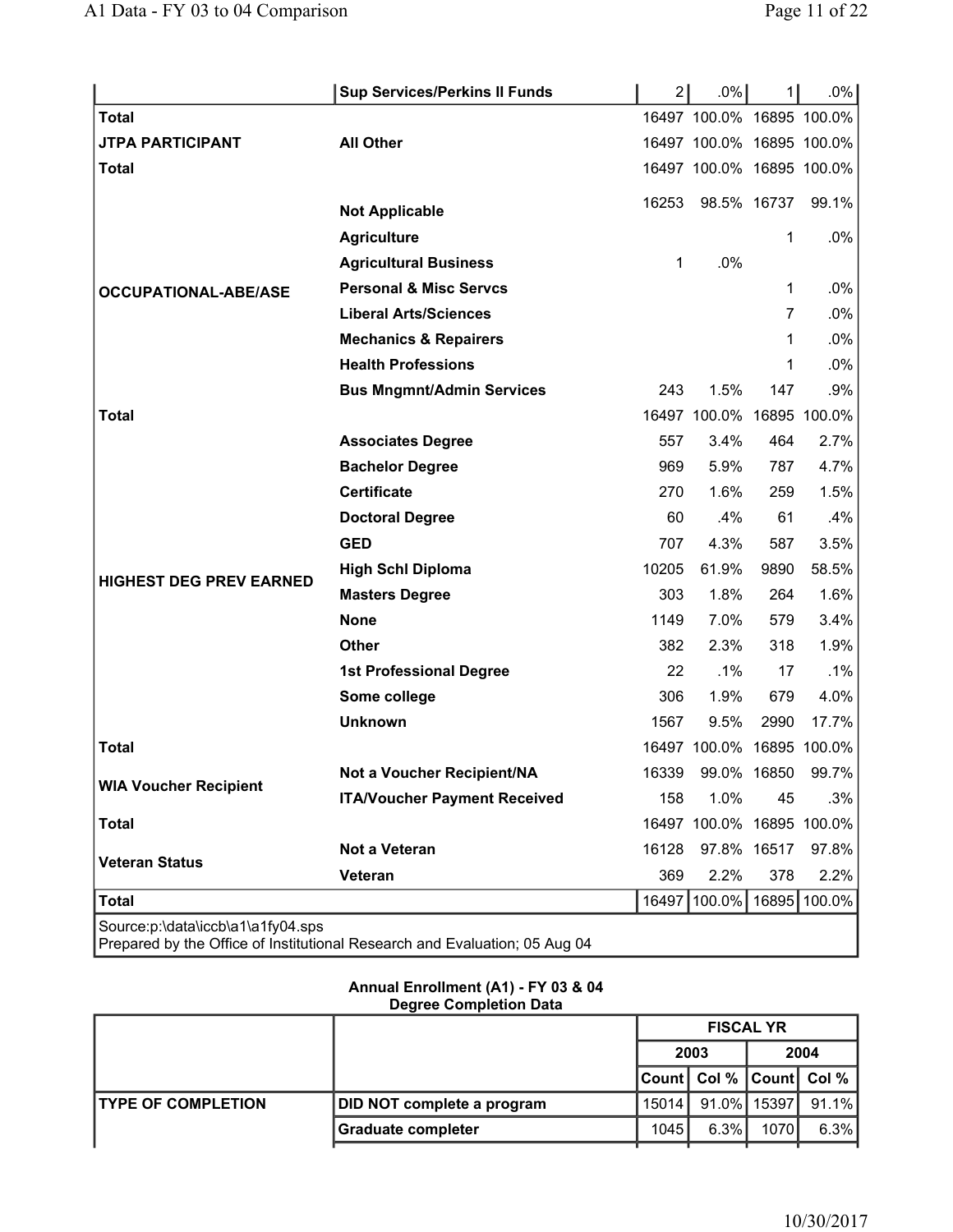|                                            | <b>GED completer</b>             | 114            | $.7\%$ | 102            | .6%          |
|--------------------------------------------|----------------------------------|----------------|--------|----------------|--------------|
|                                            | <b>Other ABE/ESL Advancement</b> | 324            | 2.0%   | 326            | 1.9%         |
| <b>Total</b>                               |                                  | 16497          | 100.0% |                | 16895 100.0% |
|                                            | Did Not Complete a Curriculum    | 15014          | 91.0%  | 15397          | 91.1%        |
| <b>Term Graduated 1st Curriculum</b>       | <b>Summer Term</b>               | 228            | 1.4%   | 251            | 1.5%         |
|                                            | <b>Fall Term</b>                 | 620            | 3.8%   | 575            | 3.4%         |
|                                            | <b>Spring Term</b>               | 635            | 3.8%   | 672            | 4.0%         |
| <b>Total</b>                               |                                  | 16497          | 100.0% | 16895          | 100.0%       |
|                                            | Did Not Complete a Curriculum    | 16467          | 99.8%  | 16869          | 99.8%        |
| <b>Term Graduated 2nd Curriculum</b>       | <b>Summer Term</b>               | 5              | .0%    | 3              | $.0\%$       |
|                                            | <b>Fall Term</b>                 | 8              | .0%    | 2              | $.0\%$       |
|                                            | <b>Spring Term</b>               | 17             | .1%    | 21             | $.1\%$       |
| <b>Total</b>                               |                                  | 16497          | 100.0% | 16895          | 100.0%       |
| <b>Term Graduated 3rd Curriculum</b>       | Did Not Complete a Curriculum    | 16496          | 100.0% | 16895          | 100.0%       |
|                                            | <b>Summer Term</b>               | 1              | .0%    |                |              |
| <b>Total</b>                               |                                  | 16497          | 100.0% |                | 16895 100.0% |
| <b>PRIMARY PROGRAM</b><br><b>COMPLETED</b> | Not a Program Completer          | 15014          | 91.0%  | 15397          | 91.1%        |
|                                            | <b>B ABKAAS</b>                  |                |        | 1              | .0%          |
|                                            | <b>B ABLAAS</b>                  | 2              | .0%    | 4              | $.0\%$       |
|                                            | <b>B ABMAAS</b>                  | 6              | .0%    | 8              | $.0\%$       |
|                                            | <b>B ABTAAS</b>                  | 1              | .0%    |                |              |
|                                            | <b>B ACCAAS</b>                  | 16             | .1%    | 13             | .1%          |
|                                            | <b>B ACCCER</b>                  | 3              | .0%    | 5              | $.0\%$       |
|                                            | <b>B AGBCER</b>                  |                |        |                | $.0\%$       |
|                                            | <b>B BNKAAS</b>                  | 1              | .0%    |                |              |
|                                            | <b>B CMSAAS</b>                  | 6              | .0%    |                |              |
|                                            | <b>B CPLAAS</b>                  | 3              | .0%    |                |              |
|                                            | <b>B CPMAAS</b>                  | 2              | .0%    | 1              | $.0\%$       |
|                                            | <b>B CSMCER</b>                  |                |        | 3              | $.0\%$       |
|                                            | <b>B CSSAAS</b>                  | $\overline{2}$ | .0%    | 1              | $.0\%$       |
|                                            | <b>B EQMAAS</b>                  | 1              | .0%    | 5              | $.0\%$       |
|                                            | <b>B EQMCER</b>                  | 1              | .0%    |                |              |
|                                            | <b>B GISAAS</b>                  | 1              | .0%    |                |              |
|                                            | <b>B GISCER</b>                  |                |        | 1              | $.0\%$       |
|                                            | <b>B HIHAAS</b>                  | 5              | .0%    | 8              | $.0\%$       |
|                                            | <b>B HIMCER</b>                  |                |        | 1              | $.0\%$       |
|                                            | <b>B HIRAAS</b>                  | 4              | .0%    | 5              | $.0\%$       |
|                                            | <b>B INDCER</b>                  | 1              | .0%    | 1              | $.0\%$       |
|                                            | <b>BIPRCER</b>                   | 8              | .0%    |                |              |
|                                            | <b>B MGTAAS</b>                  | 24             | .1%    | 26             | .2%          |
|                                            | <b>B MKTAAS</b>                  | 5              | .0%    | $\overline{c}$ | $.0\%$       |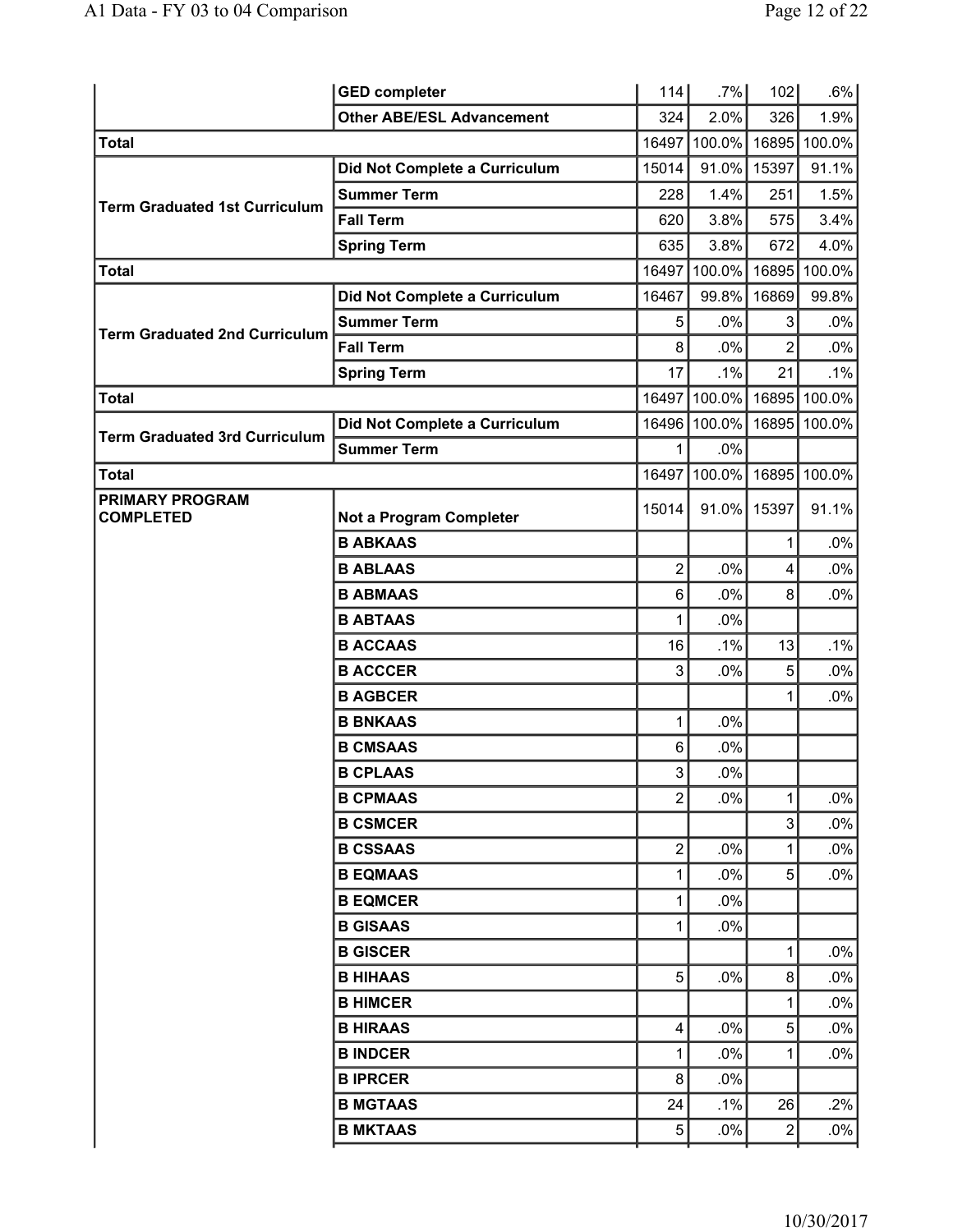| <b>B OCAAAS</b> | 7              | .0%    | 5 <sup>1</sup> | $.0\%$ |
|-----------------|----------------|--------|----------------|--------|
| <b>B OCPCER</b> | 1              | .0%    | 1              | .0%    |
| <b>B OCTCER</b> | 4              | .0%    | 3              | .0%    |
| <b>B TRACER</b> | 1              | .0%    |                |        |
| <b>C TFLCER</b> | 5              | .0%    | 13             | .1%    |
| <b>C TFOCER</b> | 4              | .0%    | 2              | .0%    |
| <b>E ACRAAS</b> | $\overline{2}$ | .0%    | 3              | .0%    |
| <b>E ACRCER</b> | 1              | .0%    | 1              | .0%    |
| <b>E AFTAAS</b> | 7              | .0%    | 4              | .0%    |
| <b>E AMTCER</b> |                |        | 1              | .0%    |
| <b>E AUSCER</b> | $\overline{2}$ | .0%    | 1              | .0%    |
| <b>E AUTAAS</b> | 1              | .0%    | 3              | $.0\%$ |
| <b>E BCRCER</b> | 3              | .0%    | 5              | .0%    |
| <b>E BRLCER</b> | 6              | .0%    | $\overline{2}$ | .0%    |
| <b>E CDBAAS</b> | 1              | .0%    | 3              | .0%    |
| <b>E CDMAAS</b> | 8              | .0%    | 15             | .1%    |
| <b>E CDSAAS</b> | 1              | .0%    | $\overline{2}$ | .0%    |
| <b>E CIVCER</b> | 3              | .0%    | $\overline{2}$ | .0%    |
| <b>E CMDCER</b> | $\overline{2}$ | .0%    | $\overline{2}$ | .0%    |
| <b>E ECSAAS</b> | $\overline{4}$ | .0%    | 11             | .1%    |
| <b>E ELPCER</b> | 16             | .1%    | 7              | .0%    |
| <b>E ELTAAS</b> | 1              | .0%    |                |        |
| <b>E ENOCER</b> | 5              | .0%    | 5              | .0%    |
| <b>E ENSAES</b> | 15             | .1%    | 9              | .1%    |
| <b>E MFGAAS</b> | 7              | .0%    | 5              | .0%    |
| <b>E MFTCER</b> | 1              | .0%    |                |        |
| <b>E MPECER</b> |                |        | 1              | .0%    |
| <b>E PETAAS</b> | 11             | .1%    | 8              | .0%    |
| <b>F AADAFA</b> | 6              | .0%    | 6              | .0%    |
| <b>F AAEAFA</b> | 1              | .0%    | 1              | .0%    |
| <b>F GDSAAS</b> | 1              | .0%    | 8              | .0%    |
| <b>F GDWAAS</b> | 1              | .0%    |                |        |
| <b>F MCBAAS</b> | $\overline{2}$ | $.0\%$ | 7              | .0%    |
| <b>F MCDAAS</b> | 4              | .0%    | $\overline{c}$ | .0%    |
| <b>F MSEAFA</b> | 1              | .0%    | 1              | .0%    |
| <b>F MSPAFA</b> | 3              | .0%    |                |        |
| <b>G DHGAAS</b> | 33             | .2%    | 29             | .2%    |
| <b>G EMACER</b> | 33             | .2%    | 8              | $.0\%$ |
| <b>G MASCER</b> |                |        | 6              | .0%    |
| <b>G MSGCER</b> |                |        | 8              | $.0\%$ |
| <b>G NASCER</b> | 124            | .8%    | 24             | .1%    |
| <b>G NURAAS</b> | 30             | $.2\%$ | 48             | .3%    |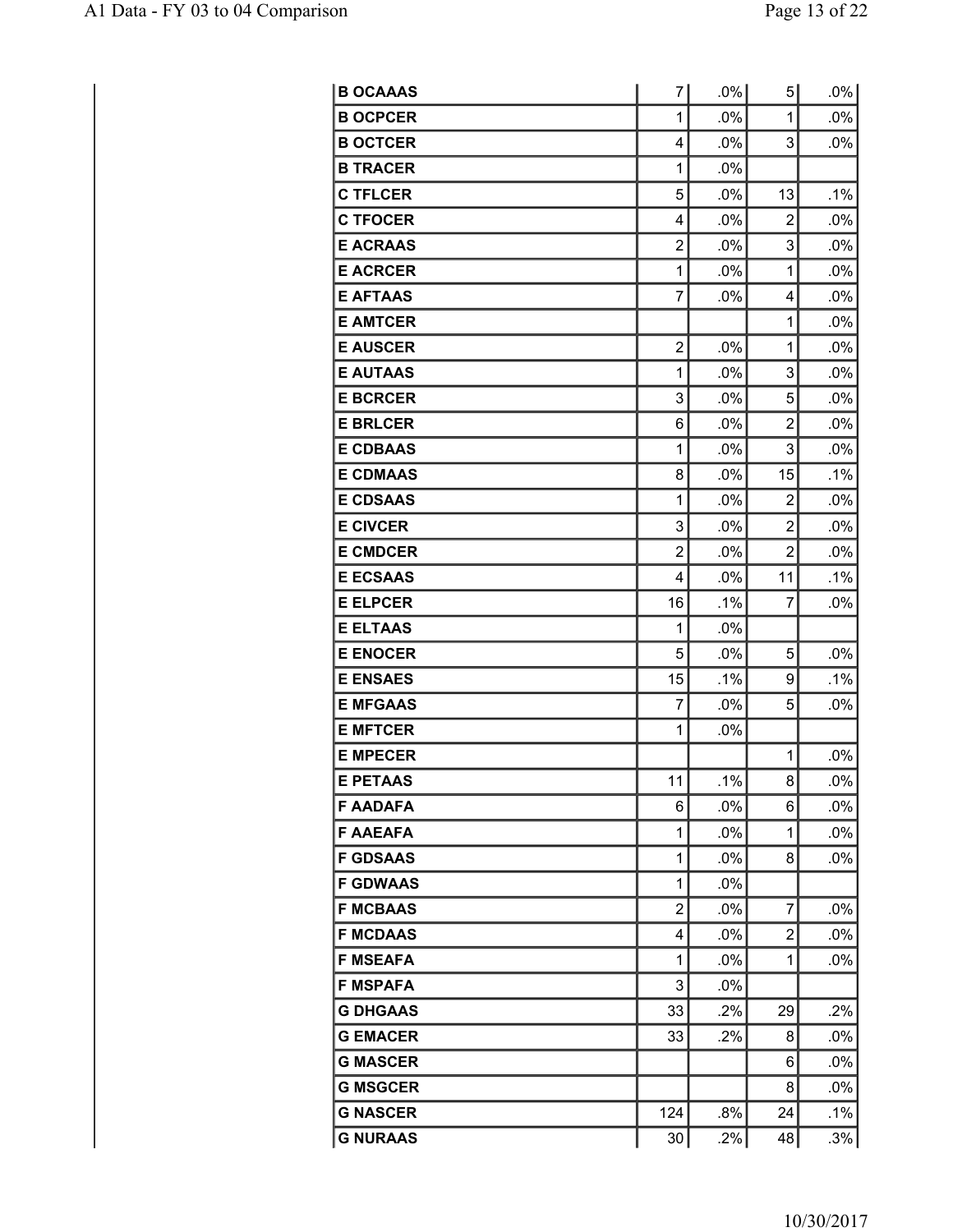| <b>G NURCER</b> |                |      | 4              | .0%    |
|-----------------|----------------|------|----------------|--------|
| <b>G OTAAAS</b> | 15             | .1%  | 8              | .0%    |
| <b>G RTTAAS</b> | 7              | .0%  | 14             | .1%    |
| <b>G SURAAS</b> | 8              | .0%  | 12             | .1%    |
| <b>G SURCER</b> | $\overline{2}$ | .0%  | 3              | .0%    |
| <b>G VTTAAS</b> | 28             | .2%  | 34             | .2%    |
| <b>G XRAAAS</b> | 13             | .1%  | 17             | .1%    |
| <b>H GAAAA</b>  | 168            | 1.0% | 187            | 1.1%   |
| <b>M CISCER</b> | 1              | .0%  |                |        |
| <b>M CNAAAS</b> | 5              | .0%  | 9              | .1%    |
| <b>M VCGAAS</b> |                |      | 1              | .0%    |
| <b>M VGAAAS</b> | 2              | .0%  | 3              | .0%    |
| <b>M VGPAAS</b> | 1              | .0%  |                |        |
| <b>M WSAAAS</b> | 1              | .0%  |                |        |
| <b>M WSDAAS</b> | 1              | .0%  |                |        |
| <b>M WSPAAS</b> | $\overline{2}$ | .0%  | 1              | .0%    |
| <b>N ASGAS</b>  | 250            | 1.5% | 282            | 1.7%   |
| <b>R NURAAS</b> | 3              | .0%  | 2              | .0%    |
| <b>S CDACER</b> |                |      | 1              | .0%    |
| <b>S CHDAAS</b> | 5              | .0%  | 9              | .1%    |
| <b>S CJSAAS</b> | 15             | .1%  | 20             | .1%    |
| <b>S FSTAAS</b> | 5              | .0%  | 9              | .1%    |
| <b>SHSTAAS</b>  | 3              | .0%  | 6              | .0%    |
| <b>T CGICER</b> | $\overline{2}$ | .0%  |                |        |
| <b>T CISCER</b> | $\mathbf{1}$   | .0%  | 1              | .0%    |
| <b>T CMSAAS</b> | 5              | .0%  | 5              | .0%    |
| <b>T CNAAAS</b> | 1              | .0%  | 6              | .0%    |
| <b>T CNTCER</b> | 1              | .0%  |                |        |
| <b>T CPLAAS</b> | 1              | .0%  | $\overline{2}$ | .0%    |
| <b>T CPMAAS</b> | 7              | .0%  | 1              | .0%    |
| <b>T CSMCER</b> | 1              | .0%  | 1              | $.0\%$ |
| <b>T CSSAAS</b> | 3              | .0%  | 3              | $.0\%$ |
| <b>TIPRCER</b>  |                |      | 6              | .0%    |
| <b>T LINCER</b> |                |      | 5              | .0%    |
| <b>T MSOCER</b> |                |      | $\overline{2}$ | .0%    |
| <b>T NETCER</b> | 3              | .0%  |                |        |
| <b>T OCAAAS</b> |                |      | 3              | $.0\%$ |
| <b>T OCPCER</b> |                |      | $\overline{2}$ | .0%    |
| <b>T OCTCER</b> |                |      | 1              | .0%    |
| <b>TODBCER</b>  |                |      | 1              | .0%    |
| <b>TOOSCER</b>  | $\overline{2}$ | .0%  | $\overline{2}$ | .0%    |
|                 |                |      |                |        |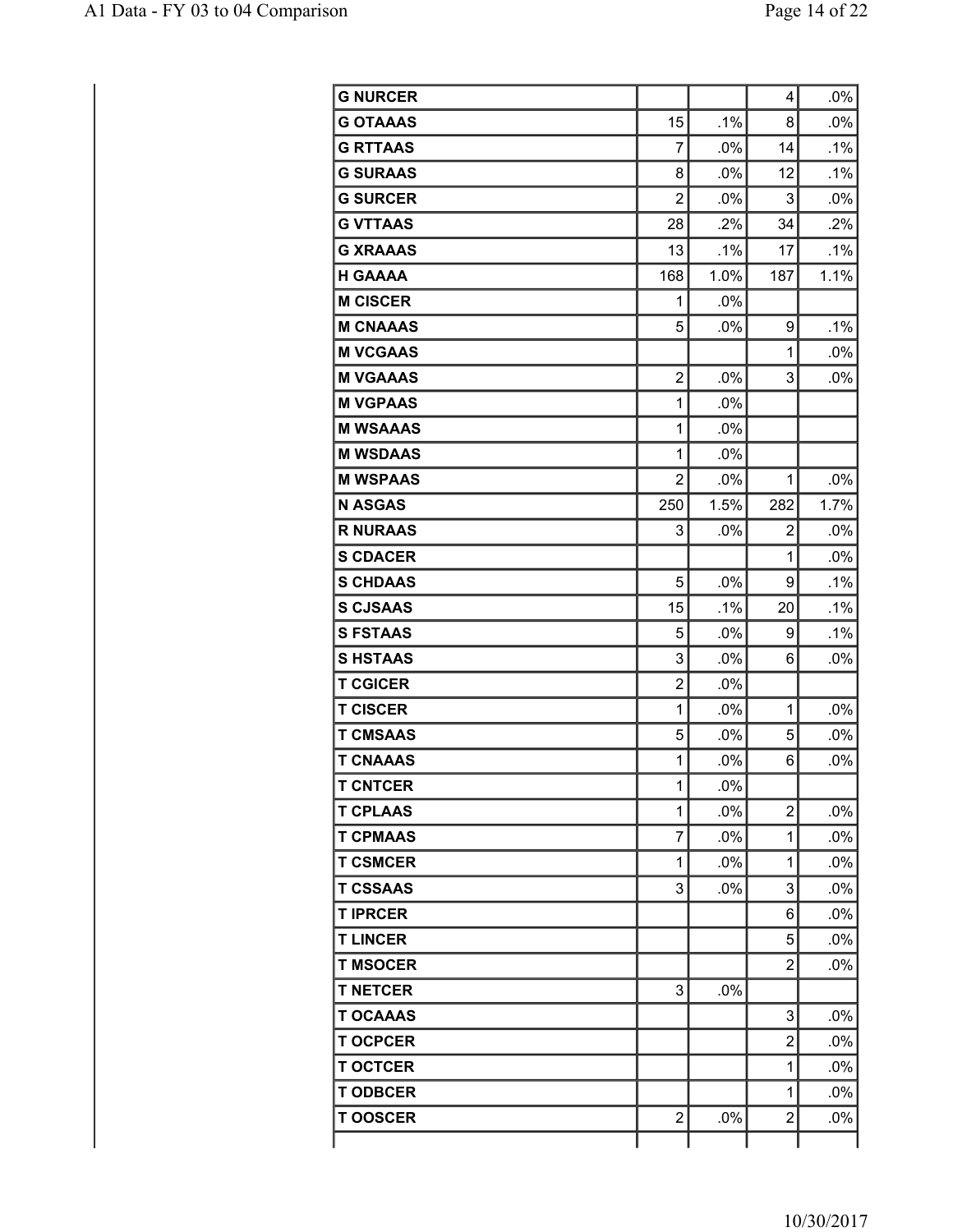|                           | <b>T VGAAAS</b>                                        |                |             | 2              | $.0\%$       |
|---------------------------|--------------------------------------------------------|----------------|-------------|----------------|--------------|
|                           | <b>T VGPAAS</b>                                        |                |             | $\overline{c}$ | $.0\%$       |
|                           | <b>T VGWCER</b>                                        | 1              | .0%         | 8              | .0%          |
|                           | <b>T WSAAAS</b>                                        |                |             | 3              | .0%          |
|                           | <b>T WSDAAS</b>                                        |                |             | $\overline{c}$ | .0%          |
|                           | <b>T WSMCER</b>                                        | $\overline{2}$ | .0%         | 3              | $.0\%$       |
|                           | <b>T WSPAAS</b>                                        |                |             | 3              | .0%          |
|                           | Y AB1CE                                                | 1              | .0%         |                |              |
|                           | Y AB2CE                                                | 5              | .0%         |                |              |
|                           | Y AB3CE                                                | 39             | .2%         | 33             | .2%          |
|                           | Y AB4CE                                                | 103            | .6%         | 109            | .6%          |
|                           | Y ABBCE                                                | $\overline{2}$ | .0%         |                |              |
|                           | Y ABICE                                                | 2              | .0%         |                |              |
|                           | Y AS5CE                                                | 14             | .1%         |                |              |
|                           | Y AS6CE                                                | 114            | .7%         | 102            | .6%          |
|                           | Y EL2CE                                                | 100            | .6%         | 101            | .6%          |
|                           | Y EL3CE                                                | 1              | .0%         |                |              |
|                           | Y EL4CE                                                | 53             | .3%         | 83             | .5%          |
|                           | Y EL5CE                                                | 1              | .0%         |                |              |
|                           | <b>Y ELACE</b>                                         | 1              | .0%         |                |              |
|                           | <b>Y ELBCE</b>                                         | 2              | .0%         |                |              |
|                           | <b>Y GSUAGS</b>                                        | 30             | .2%         | 36             | .2%          |
| <b>Total</b>              |                                                        | 16497          | 100.0%      |                | 16895 100.0% |
|                           | Gen Assoc/AGS, ALS, AGS                                | 30             | 2.6%        | 36             | 3.1%         |
| <b>PCS/1st Curriculum</b> | <b>Bac Transfer/AA, AS</b>                             | 444            | 37.9%       | 486            | 41.5%        |
|                           | Occup/Technical                                        | 571            | 48.7%       | 549            | 46.8%        |
|                           | <b>Adult Secondary Education</b>                       | 128            | 10.9%       | 101            | 8.6%         |
| <b>Total</b>              |                                                        |                | 1173 100.0% |                | 1172 100.0%  |
| <b>CIP/1st Curriculum</b> | <b>Agric Bus &amp; Mngment, General</b>                | 6              | $.5\%$      | 9              | .8%          |
|                           | Ag Bus Management, Other                               |                |             | 1              | $.1\%$       |
|                           | <b>Ag Mechanization</b>                                | $\overline{2}$ | .2%         | 1              | .1%          |
|                           | <b>Agric Animal Husbndry &amp; Prod Mgt</b>            | 2              | $.2\%$      | 5              | .4%          |
|                           | <b>Landscaping Operations and</b><br><b>Management</b> | $\overline{2}$ | $.2\%$      | 4              | .3%          |
|                           | <b>General Selling Skills &amp; Sales Op</b>           | 5              | .4%         | $\overline{2}$ | $.2\%$       |
|                           | <b>Travel Serv Marktg Operations</b>                   | 1              | $.1\%$      |                |              |
|                           | <b>Radio &amp; TV Broadcasting</b>                     | $\overline{2}$ | $.2\%$      | 7              | $.6\%$       |
|                           | <b>Massage Therapy</b>                                 |                |             | 8 <sup>1</sup> | $.7\%$       |
|                           | Food & Bevrg/Restrnt Op Mgr                            | 4              | .3%         | 5              | .4%          |
|                           | <b>Art Teacher Education</b>                           | 1              | $.1\%$      | 1              | $.1\%$       |
|                           | <b>Music Education - AFA</b>                           | 1              | $.1\%$      | 1              | $.1\%$       |
|                           | <b>Teaching English as a Second Language</b>           | 9              | .8%         | 15             | 1.3%         |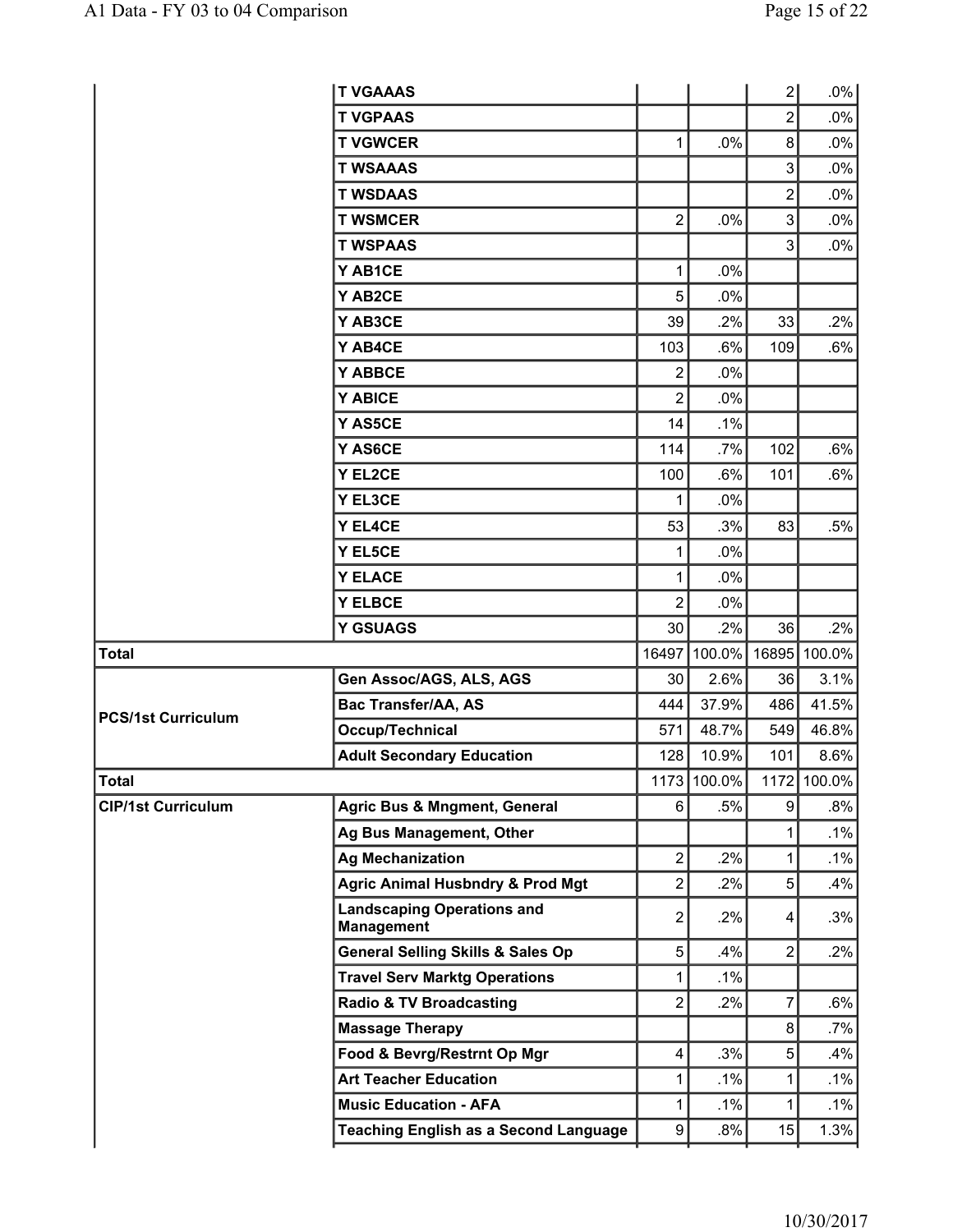| <b>Engineering Science</b>                    | 15 <sup>2</sup> | 1.3%   | 91             | .8%     |
|-----------------------------------------------|-----------------|--------|----------------|---------|
| <b>Elctrcl, Elctronic &amp; Comm Eng Tech</b> | 1               | $.1\%$ |                |         |
| <b>Computer Maintenance Tech</b>              | 4               | .3%    | 12             | 1.0%    |
| <b>Manufacturing Technology</b>               | 8               | $.7\%$ | 5              | $.4\%$  |
| <b>Computer-aided Design</b>                  | 3               | .3%    | $\overline{2}$ | .2%     |
| <b>Surveying</b>                              | 1               | $.1\%$ | $\overline{2}$ | .2%     |
| <b>Child Care Provider/Asst</b>               | 5               | .4%    | 10             | .9%     |
| <b>Curric desig for AA &amp; AA&amp;S</b>     | 168             | 14.3%  | 187            | 16.0%   |
| <b>Curric desig for AGS AGE &amp; ALS</b>     | 30              | 2.6%   | 36             | 3.1%    |
| <b>Biol &amp; Physical Sciences</b>           | 250             | 21.3%  | 282            | 24.1%   |
| <b>Low ASE</b>                                | 14              | 1.2%   |                |         |
| <b>High ASE</b>                               | 114             | 9.7%   | 101            | 8.6%    |
| <b>Law Enforcmnt/Police Science</b>           | 15              | 1.3%   | 20             | 1.7%    |
| <b>Fire Protect &amp; Safety Tech</b>         | 5               | $.4\%$ | 9              | $.8\%$  |
| <b>Human Services</b>                         | 3               | .3%    | 6              | .5%     |
| <b>Bldg/Property Maintenance Mgr</b>          | 3               | .3%    | 5              | .4%     |
| <b>Construction Trades</b>                    | 9               | .8%    | 18             | 1.5%    |
| <b>Indust Elctronics Install &amp; Repair</b> | 16              | 1.4%   | 7              | .6%     |
| <b>Automotive Collision Repair Tech</b>       | 3               | .3%    | 4              | .3%     |
| <b>Auto Mechanic/Tech</b>                     | 21              | 1.8%   | 16             | 1.4%    |
| <b>Diesel Engine Mechanic/Repairer</b>        | 11              | .9%    | 8              | .7%     |
| <b>Mechanical Drafting</b>                    | $\overline{2}$  | .2%    | $\overline{2}$ | .2%     |
| <b>Desktop Pub Equip Operator</b>             | 4               | .3%    | $\overline{2}$ | .2%     |
| <b>Graphic Design</b>                         | $\overline{2}$  | $.2\%$ | 8              | .7%     |
| <b>Fine Arts</b>                              | 6               | .5%    | 6              | .5%     |
| <b>Music Performance - AFA</b>                | 3               | .3%    |                |         |
| <b>Dental Hygienist</b>                       | 33              | 2.8%   | 29             | 2.5%    |
| <b>Medical Transcript</b>                     | 4               | .3%    | 4              | .3%     |
| <b>Medical Assistant</b>                      |                 |        | 6              | $.5\%$  |
| <b>Occup Therapy Assist</b>                   | 15              | 1.3%   | 8              | $.7\%$  |
| <b>Vet Assist/Animal Health Tech</b>          | 28              | 2.4%   | 34             | 2.9%    |
| <b>Emergency Medical Technology</b>           | 33              | 2.8%   | 8              | .7%     |
| <b>Medical Radiol Tech</b>                    | 13              | 1.1%   | 17             | $1.5\%$ |
| <b>Respiratory Therapy Tech</b>               | 7               | .6%    | 14             | 1.2%    |
| <b>Surgical/Operating Room Tech</b>           | 10              | $.9\%$ | 15             | 1.3%    |
| <b>Nursing</b>                                | 33              | 2.8%   | 50             | 4.3%    |
| <b>Practical Nurse</b>                        |                 |        | $\overline{4}$ | .3%     |
| <b>Nurse Assistant</b>                        | 124             | 10.6%  | 25             | 2.1%    |
| <b>Bus Admin &amp; Mgt, General</b>           | 24              | 2.0%   | 26             | 2.2%    |
| <b>Accounting Tech</b>                        | 19              | 1.6%   | 18             | 1.5%    |
| Admin Assist/Secrtrl Sci, General             | 9               | $.8\%$ | 9              | .8%     |
| <b>Executive Assist/Secretary</b>             | 7               | .6%    | 8 <sup>2</sup> | .7%     |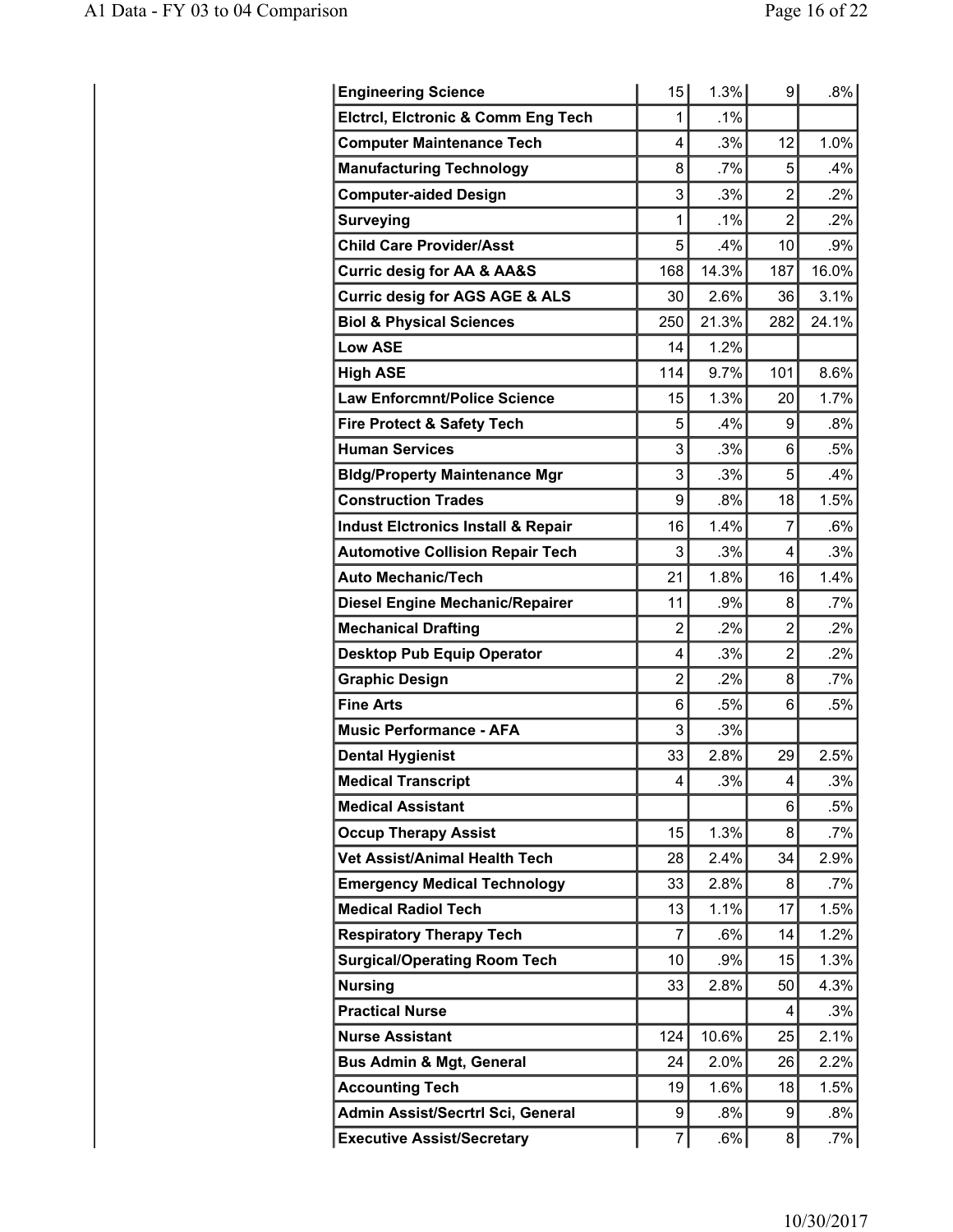|                           | Info Process/Data Entry Tech                  |                       |             | $\overline{2}$ | $.2\%$      |
|---------------------------|-----------------------------------------------|-----------------------|-------------|----------------|-------------|
|                           | <b>Independent Business Management</b>        | 1                     | $.1\%$      | 1              | $.1\%$      |
|                           | <b>Banking &amp; Financl Supprt Serv</b>      | 1                     | $.1\%$      |                |             |
|                           | <b>Hotel/Motel &amp; Restrnt Mgt</b>          | 5                     | .4%         | 9              | .8%         |
|                           | <b>Business Data Processing (MIS)</b>         |                       |             | 3              | .3%         |
|                           | <b>Bus Computer Programmer</b>                | 43                    | 3.7%        | 45             | 3.8%        |
|                           | <b>Bus Systems Network &amp; Telecomm</b>     | 13                    | 1.1%        | 21             | 1.8%        |
| <b>Total</b>              |                                               |                       | 1173 100.0% |                | 1172 100.0% |
|                           | Gen Assoc/AGS, ALS, AGS                       |                       |             | 1              | 3.8%        |
| <b>PCS/2nd Curriculum</b> | Bac Transfer/AA, AS                           | 8                     | 26.7%       | 4              | 15.4%       |
|                           | Occup/Technical                               | 22                    | 73.3%       | 21             | 80.8%       |
| <b>Total</b>              |                                               |                       | 30 100.0%   |                | 26 100.0%   |
|                           | <b>General Selling Skills &amp; Sales Op</b>  | 1                     | 3.3%        |                |             |
|                           | Food & Bevrg/Restrnt Op Mgr                   | $\mathbf{2}^{\prime}$ | 6.7%        | 4              | 15.4%       |
|                           | <b>Teaching English as a Second Language</b>  | $\mathbf 1$           | 3.3%        |                |             |
|                           | <b>Engineering Science</b>                    | $\overline{2}$        | 6.7%        |                |             |
|                           | <b>Elctrcl, Elctronic &amp; Comm Eng Tech</b> |                       |             | 1              | 3.8%        |
|                           | <b>Computer Maintenance Tech</b>              | 1                     | 3.3%        | 1              | 3.8%        |
|                           | <b>Curric desig for AA &amp; AA&amp;S</b>     | 1                     | 3.3%        | 3              | 11.5%       |
|                           | <b>Curric desig for AGS AGE &amp; ALS</b>     |                       |             | 1              | 3.8%        |
|                           | <b>Biol &amp; Physical Sciences</b>           | 4                     | 13.3%       | 1              | 3.8%        |
|                           | <b>Bldg/Property Maintenance Mgr</b>          |                       |             | 1              | 3.8%        |
|                           | <b>Indust Elctronics Install &amp; Repair</b> | 1                     | 3.3%        |                |             |
|                           | <b>Automotive Collision Repair Tech</b>       | 1                     | 3.3%        |                |             |
| <b>CIP/2nd Curriculum</b> | <b>Auto Mechanic/Tech</b>                     | 6                     | 20.0%       | 2              | 7.7%        |
|                           | <b>Mechanical Drafting</b>                    |                       |             | 1              | 3.8%        |
|                           | <b>Fine Arts</b>                              | 1                     | 3.3%        |                |             |
|                           | <b>Emergency Medical Technology</b>           | $\overline{2}$        | 6.7%        | 1              | 3.8%        |
|                           | <b>Nursing</b>                                |                       |             | 2              | 7.7%        |
|                           | <b>Nurse Assistant</b>                        | 2                     | 6.7%        |                |             |
|                           | <b>Bus Admin &amp; Mgt, General</b>           |                       |             | 1              | 3.8%        |
|                           | Admin Assist/Secrtrl Sci, General             | 1                     | 3.3%        | 1              | 3.8%        |
|                           | <b>Executive Assist/Secretary</b>             |                       |             | 2              | 7.7%        |
|                           | <b>Independent Business Management</b>        | 1                     | 3.3%        |                |             |
|                           | <b>Hotel/Motel &amp; Restrnt Mgt</b>          |                       |             | 1              | 3.8%        |
|                           | <b>Bus Computer Programmer</b>                | $\overline{2}$        | 6.7%        | 3              | 11.5%       |
|                           | <b>Bus Systems Network &amp; Telecomm</b>     | 1                     | 3.3%        |                |             |
| <b>Total</b>              |                                               |                       | 30 100.0%   |                | 26 100.0%   |
| <b>PCS/3rd Curriculum</b> | Occup/Technical                               | 1                     | 100.0%      |                |             |
| Total                     |                                               | 1                     | 100.0%      |                |             |
| <b>CIP/3rd Curriculum</b> | <b>Bus Systems Network &amp; Telecomm</b>     | 1                     | 100.0%      |                |             |
|                           |                                               |                       |             |                |             |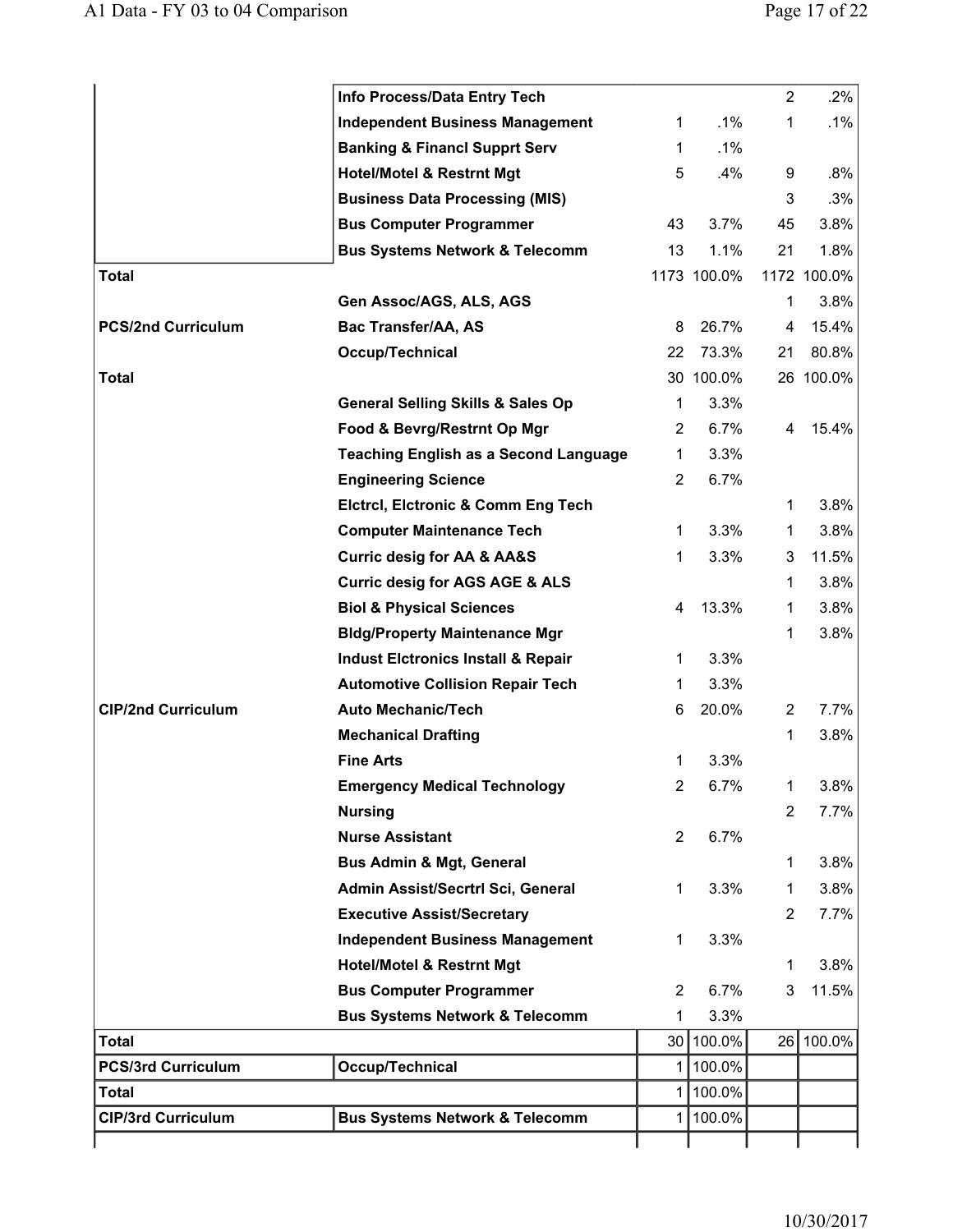| <b>Total</b>                      |                                                                            | 11             | 100.0%      |       |              |
|-----------------------------------|----------------------------------------------------------------------------|----------------|-------------|-------|--------------|
|                                   | AA (1.1)                                                                   | 168            | 11.3%       | 187   | 12.5%        |
|                                   | AS (1.1)                                                                   | 250            | 16.9%       | 282   | 18.8%        |
|                                   | AAS (2.2)                                                                  | 331            | 22.3%       | 404   | 27.0%        |
| Degree/1st Currilum               | <b>AGS, ALS, AGE (1.0)</b>                                                 | 30             | 2.0%        | 36    | 2.4%         |
|                                   | Basic Skills (1.7, 1.8, 1.9)                                               | 438            | 29.5%       | 427   | 28.5%        |
|                                   | Occup Cert of 30 sem hrs/more CER (1.2)                                    | 240            | 16.2%       | 145   | 9.7%         |
|                                   | Assoc in Fine Arts (AFA) (1.1)                                             | 11             | $.7\%$      | 8     | .5%          |
|                                   | Assoc in Eng Sc (AES) (1.2)                                                | 15             | 1.0%        | 9     | .6%          |
| <b>Total</b>                      |                                                                            |                | 1483 100.0% |       | 1498 100.0%  |
|                                   | AA (1.1)                                                                   | 1              | 3.3%        | 3     | 11.5%        |
|                                   | AS (1.1)                                                                   | 4              | 13.3%       | 1     | 3.8%         |
|                                   | AAS (2.2)                                                                  | 8              | 26.7%       | 14    | 53.8%        |
|                                   | AGS, ALS, AGE (1.0)                                                        |                |             | 1     | 3.8%         |
| <b>Degree/2nd Curriculum</b>      | Occup Cert of 30 sem hrs/more CER (1.2)                                    | 10             | 33.3%       | 6     | 23.1%        |
|                                   | Occup Cert of LT 30 sem hrs COC, AOP<br>(1.2)                              | 4              | 13.3%       | 1     | 3.8%         |
|                                   | Assoc in Fine Arts (AFA) (1.1)                                             | 1              | 3.3%        |       |              |
|                                   | Assoc in Eng Sc (AES) (1.2)                                                | $\overline{2}$ | 6.7%        |       |              |
| Total                             |                                                                            |                | 30 100.0%   |       | 26 100.0%    |
| Degree/3rd Curriculum             | AAS (2.2)                                                                  |                | 1 100.0%    |       |              |
| <b>Total</b>                      |                                                                            |                | 1 100.0%    |       |              |
|                                   | <b>Completed all at Parkland</b>                                           | 290            | 1.8%        | 314   | 1.9%         |
| <b>GENERAL EDUCATION CORE</b>     | <b>Completed at Parkland and elsewhere</b>                                 | 165            | 1.0%        | 190   | 1.1%         |
|                                   | <b>Not Completed</b>                                                       | 4328           | 26.2%       | 4228  | 25.0%        |
|                                   | Not applicable (occupational students)                                     | 11714          | 71.0%       | 12163 | 72.0%        |
| <b>Total</b>                      |                                                                            | 16497          | 100.0%      |       | 16895 100.0% |
| Source:p:\data\iccb\a1\a1fy04.sps | Prepared by the Office of Institutional Research and Evaluation; 05 Aug 04 |                |             |       |              |

## **Annual Enrollment (A1) - FY 03 & 04 Miscellaneous Admissions Data**

|                              |                    | <b>FISCAL YR</b> |        |       |        |
|------------------------------|--------------------|------------------|--------|-------|--------|
|                              |                    |                  | 2003   |       | 2004   |
|                              |                    | Count            | Col %  | Count | Col %  |
|                              | <b>Valid SSN</b>   | 16056            | 97.3%  | 16377 | 96.9%  |
| <b>Shared Data Dummy SSN</b> | <b>Dummy ID</b>    | 441              | 2.7%   | 518   | 3.1%   |
| <b>Total</b>                 |                    | 16497            | 100.0% | 16895 | 100.0% |
|                              | No data            | 11583            | 70.2%  | 11476 | 67.9%  |
| <b>ACT Test Date</b>         | Prior to Oct 1989  | 366              | 2.2%   | 360   | 2.1%   |
|                              | Oct 1989 and later | 4548             | 27.6%  | 5059  | 29.9%  |
| <b>Total</b>                 |                    | 16497            | 100.0% | 16895 | 100.0% |
|                              | <b>All Other</b>   | 14332            | 86.9%  | 15492 | 91.7%  |
|                              |                    |                  |        |       |        |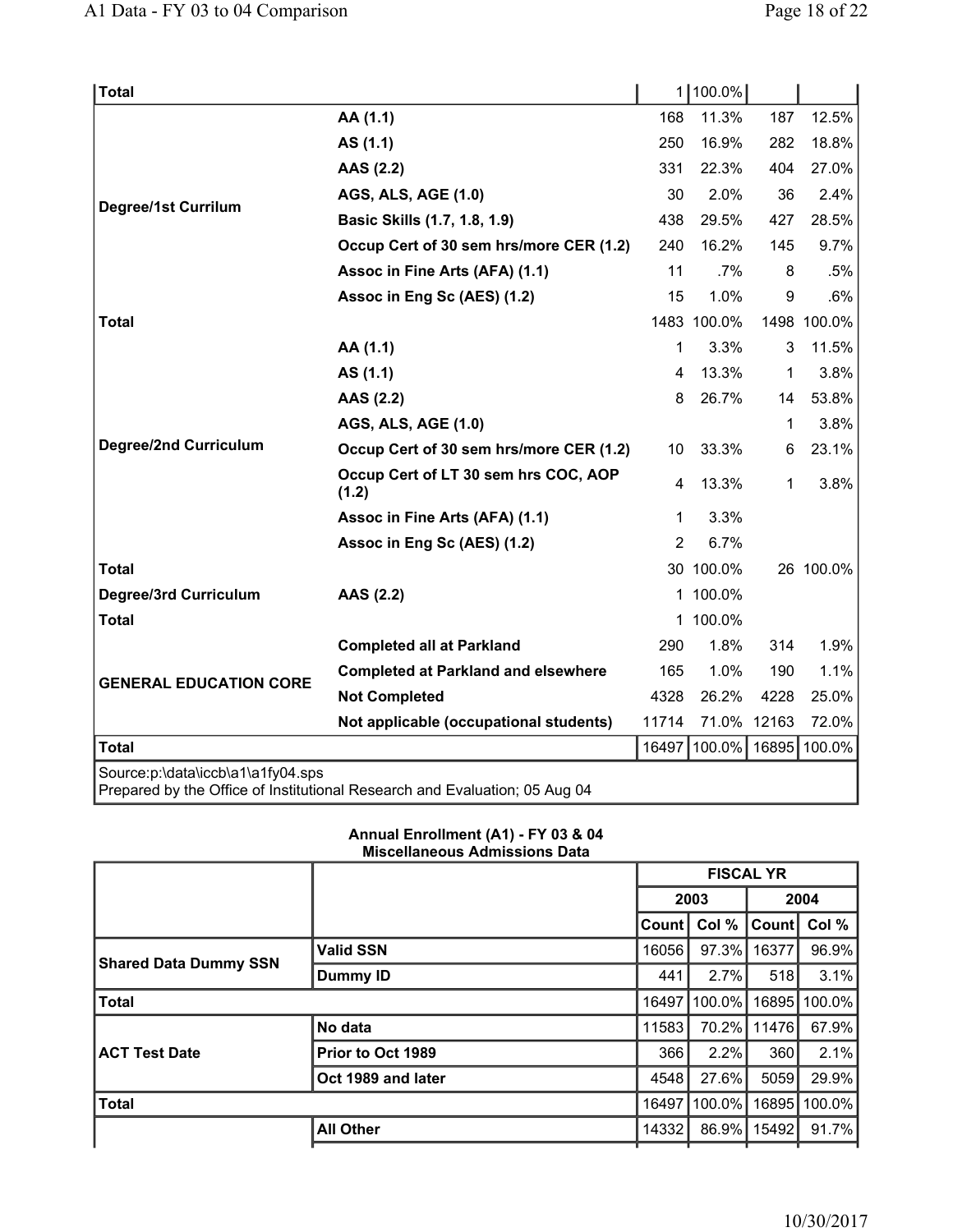|                                                                                                                 | <b>Apprenticeship Enrollment</b>                            | 452   | 2.7%                      | 227  | 1.3%         |  |  |
|-----------------------------------------------------------------------------------------------------------------|-------------------------------------------------------------|-------|---------------------------|------|--------------|--|--|
| <b>INSTRUCTIONAL</b><br><b>APPROACH</b>                                                                         | Tech prep in HS                                             | 516   | 3.1%                      | 732  | 4.3%         |  |  |
|                                                                                                                 | Apprentice and Tech prep in HS                              | 25    | $.2\%$                    | 17   | .1%          |  |  |
|                                                                                                                 | <b>Current Tech Prep</b>                                    | 1172  | 7.1%                      | 427  | 2.5%         |  |  |
| Total                                                                                                           |                                                             |       | 16497 100.0% 16895 100.0% |      |              |  |  |
|                                                                                                                 | <b>All others</b>                                           | 10970 | 66.5% 11741               |      | 69.5%        |  |  |
|                                                                                                                 | First time Freshman - new to higher ed                      | 4751  | 28.8%                     | 4550 | 26.9%        |  |  |
| <b>Shared Data Enrollment Type</b>                                                                              | First time transfer - new to Parkland w/<br>higher ed exp   | 740   | 4.5%                      | 576  | 3.4%         |  |  |
|                                                                                                                 | <b>Missing</b>                                              | 36    | .2%                       | 28   | .2%          |  |  |
| <b>Total</b>                                                                                                    |                                                             |       | 16497 100.0% 16895 100.0% |      |              |  |  |
|                                                                                                                 | Not applicable/Not AA or AS                                 | 11676 | 70.8% 12136               |      | 71.8%        |  |  |
|                                                                                                                 | Yes, thru hign school coursework                            | 35    | .2%                       | 28   | $.2\%$       |  |  |
| <b>Min Req Status for AA/AS</b><br><b>Students</b>                                                              | Yes, thru means other than HS coursework<br>(testing, etc.) | 105   | $.6\%$                    | 65   | .4%          |  |  |
|                                                                                                                 | No, not met all standards                                   | 114   | $.7\%$                    | 70   | .4%          |  |  |
|                                                                                                                 | Not eval/data not available                                 | 4567  | 27.7%                     | 4596 | 27.2%        |  |  |
| <b>Total</b>                                                                                                    |                                                             |       | 16497 100.0% 16895 100.0% |      |              |  |  |
|                                                                                                                 | <b>Not AA/AS Student</b>                                    | 16357 | 99.2% 16802               |      | 99.4%        |  |  |
| <b>Term Min Req Met</b>                                                                                         | <b>Summer</b>                                               | 21    | $.1\%$                    | 16   | $.1\%$       |  |  |
|                                                                                                                 | Fall                                                        | 79    | $.5\%$                    | 57   | .3%          |  |  |
|                                                                                                                 | <b>Spring</b>                                               | 40    | $.2\%$                    | 20   | $.1\%$       |  |  |
| <b>Total</b>                                                                                                    |                                                             |       | 16497 100.0% 16895 100.0% |      |              |  |  |
|                                                                                                                 | <b>Requirements Not Met</b>                                 | 16359 | 99.2% 16804               |      | 99.5%        |  |  |
|                                                                                                                 | 94                                                          | 21    | $.1\%$                    | 7    | $.0\%$       |  |  |
|                                                                                                                 | 95                                                          | 27    | .2%                       | 18   | $.1\%$       |  |  |
| FY Min Req Met                                                                                                  | 96                                                          | 14    | $.1\%$                    | 7    | $.0\%$       |  |  |
|                                                                                                                 | 97                                                          | 24    | $.1\%$                    | 21   | $.1\%$       |  |  |
|                                                                                                                 | 98                                                          | 26    | .2%                       | 17   | .1%          |  |  |
|                                                                                                                 | 99                                                          | 26    | .2%                       | 21   | .1%          |  |  |
| <b>Total</b>                                                                                                    |                                                             |       | 16497 100.0% 16895 100.0% |      |              |  |  |
| <b>Transfer Plans</b>                                                                                           | No                                                          | 11997 | 72.7% 13315               |      | 78.8%        |  |  |
|                                                                                                                 | Yes- to a 4-yr college/university                           | 4500  | 27.3%                     | 3580 | 21.2%        |  |  |
| <b>Total</b>                                                                                                    |                                                             |       | 16497 100.0% 16895 100.0% |      |              |  |  |
| <b>Signed Declaration of Intent</b>                                                                             | No                                                          | 4019  | 24.4%                     | 8141 | 48.2%        |  |  |
|                                                                                                                 | Yes                                                         | 12478 | 75.6%                     | 8754 | 51.8%        |  |  |
| <b>Total</b>                                                                                                    |                                                             |       | 16497   100.0%            |      | 16895 100.0% |  |  |
| Source:p:\data\iccb\a1\a1fy04.sps<br>Prepared by the Office of Institutional Research and Evaluation; 05 Aug 04 |                                                             |       |                           |      |              |  |  |

# **Annual Enrollment (A1) - FY 03 & 04 Credit Hours Attempted and Earned**

| <b>Credit Hours Attempted and Earned</b> |  |                  |  |  |
|------------------------------------------|--|------------------|--|--|
|                                          |  | <b>FISCAL YR</b> |  |  |
|                                          |  |                  |  |  |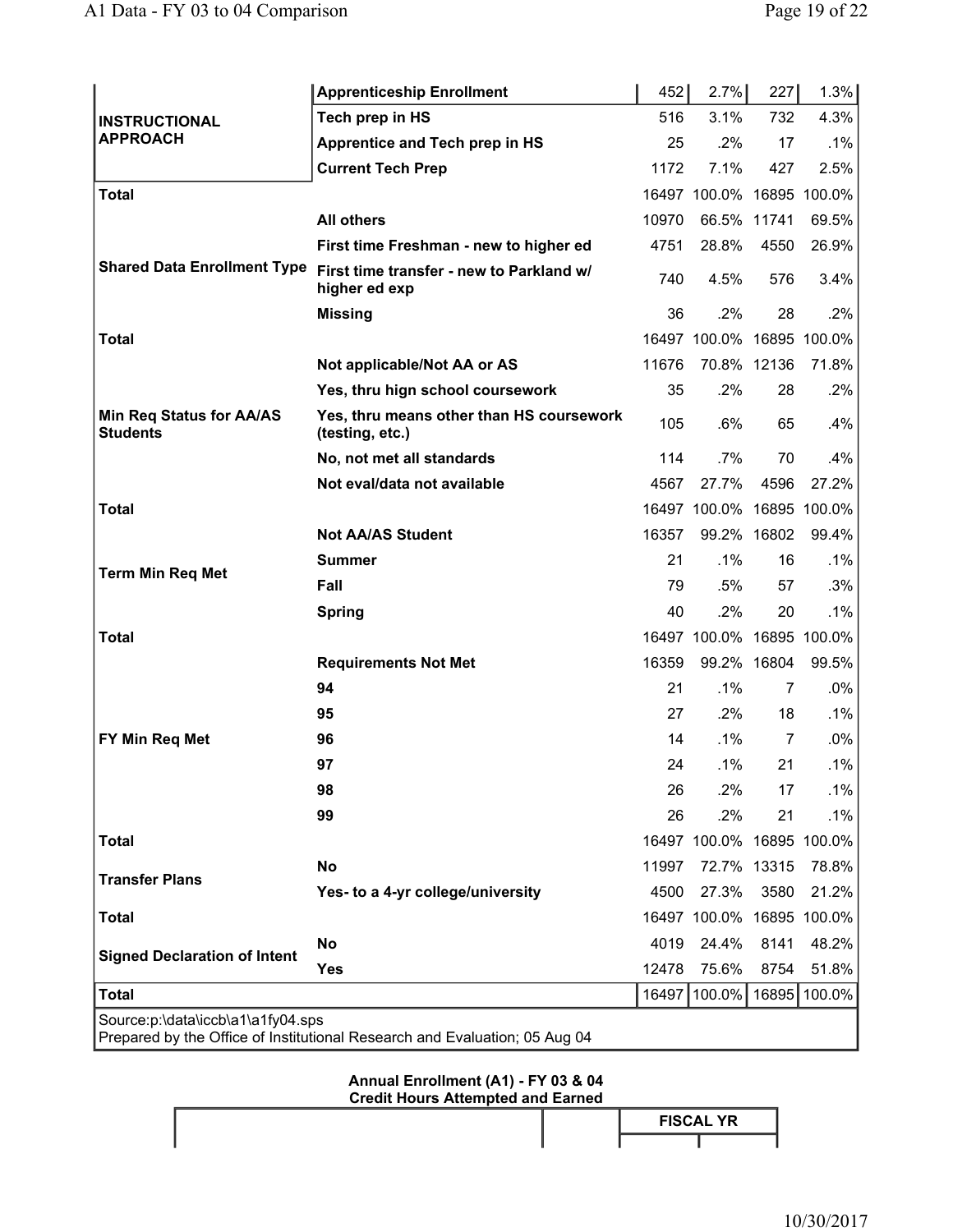|                                             |                | 2003     | 2004     |
|---------------------------------------------|----------------|----------|----------|
|                                             | <b>Mean</b>    | 1.37     | 1.44     |
|                                             | <b>Median</b>  | .00      | .00      |
|                                             | <b>Sum</b>     | 22606.50 | 24349.50 |
| <b>Summer Credit Hours Attempted</b>        | <b>Mode</b>    | .00      | .00      |
|                                             | <b>Minimum</b> | .00      | .00      |
|                                             | <b>Maximum</b> | 16.00    | 17.00    |
|                                             | <b>Mean</b>    | 1.12     | 1.18     |
|                                             | <b>Median</b>  | .00.     | .00.     |
| <b>Summer Credit Hours Earned</b>           | <b>Sum</b>     | 18435.00 | 19966.00 |
|                                             | <b>Mode</b>    | .00      | .00.     |
|                                             | <b>Minimum</b> | .00.     | .00      |
|                                             | <b>Maximum</b> | 16.00    | 15.00    |
| <b>Mean</b>                                 |                | 5.51     | 5.53     |
|                                             | <b>Median</b>  | 3.00     | 3.00     |
| <b>Fall Credit Hours Attempted</b>          | <b>Sum</b>     | 90854.00 | 93397.50 |
|                                             | <b>Mode</b>    | .00      | .00.     |
|                                             | <b>Minimum</b> | .00      | .00      |
|                                             | <b>Maximum</b> | 26.00    | 23.00    |
|                                             | <b>Mean</b>    | 4.07     | 4.15     |
|                                             | <b>Median</b>  | .00      | 1.00     |
| <b>Fall Credit Hours Earned</b>             | <b>Sum</b>     | 67096.50 | 70187.50 |
|                                             | <b>Mode</b>    | .00      | .00      |
|                                             | <b>Minimum</b> | .00.     | .00      |
|                                             | <b>Maximum</b> | 24.00    | 22.00    |
|                                             | <b>Mean</b>    | 5.41     | 5.26     |
|                                             | <b>Median</b>  | 3.00     | 3.00     |
| <b>Spring Credit Hours Attempted</b>        | <b>Sum</b>     | 89247.50 | 88906.00 |
|                                             | <b>Mode</b>    | .00      | .00.     |
|                                             | <b>Minimum</b> | .00      | .00      |
|                                             | <b>Maximum</b> | 29.00    | 28.00    |
|                                             | <b>Mean</b>    | 3.97     | 3.85     |
|                                             | Median         | .00      | .00      |
| <b>Spring Credit Hours Earned</b>           | Sum            | 65445.00 | 65082.00 |
|                                             | <b>Mode</b>    | .00      | .00.     |
|                                             | <b>Minimum</b> | .00      | .00      |
|                                             | <b>Maximum</b> | 24.00    | 28.00    |
| <b>Shared Summer Credit Hours Attempted</b> | <b>Mean</b>    | 1.20     | 1.29     |
|                                             | Median         | .00      | .00      |
|                                             | Sum            | 19789.00 | 21789.50 |
|                                             | <b>Mode</b>    | .00.     | $.00 \,$ |
|                                             | <b>Minimum</b> | .00.     | .00.     |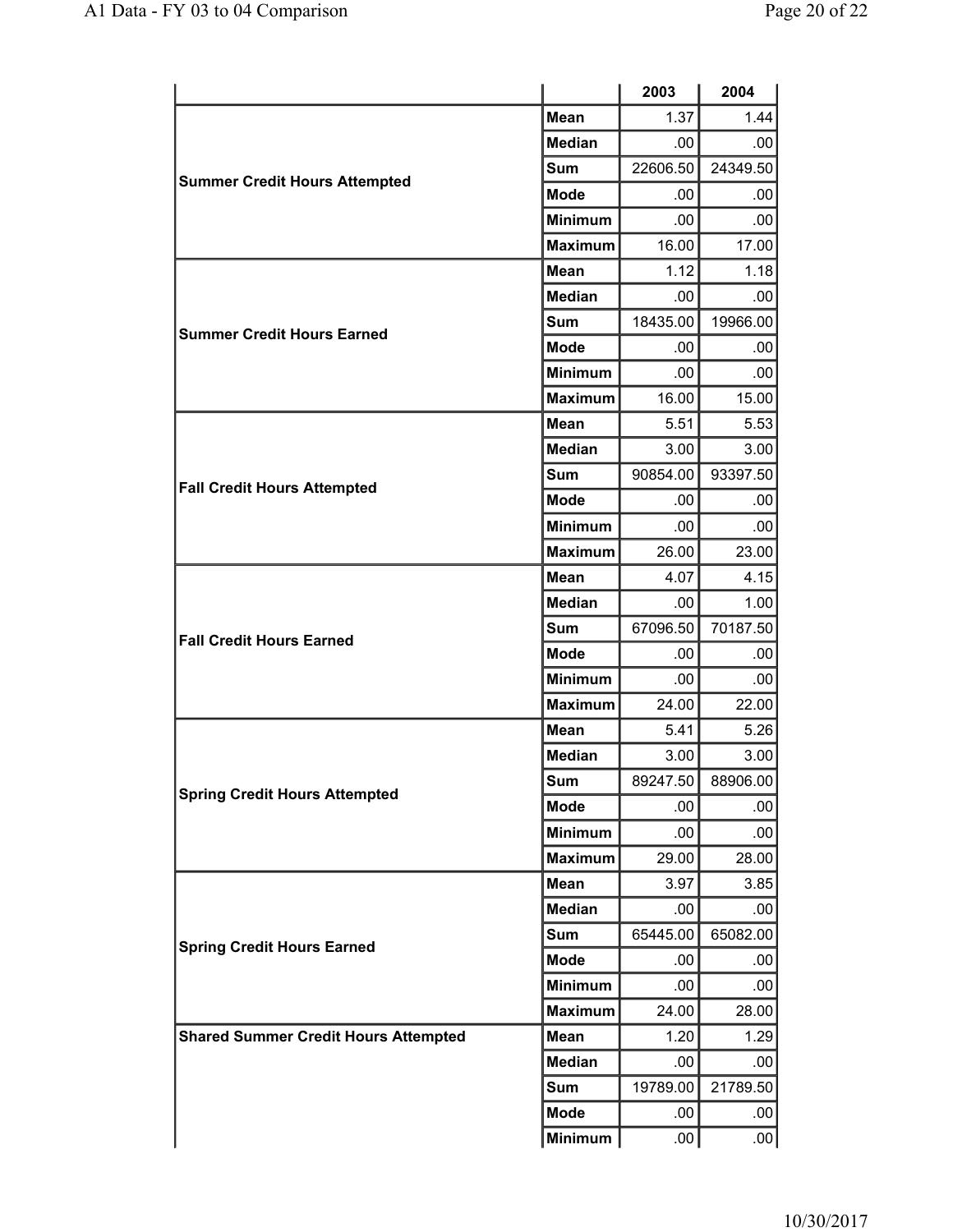|                                                     | <b>Maximum</b>     | 16.00        | 16.00     |
|-----------------------------------------------------|--------------------|--------------|-----------|
|                                                     | <b>Mean</b>        | 1.03         | 1.09      |
|                                                     | <b>Median</b>      | .00          | .00       |
|                                                     | <b>Sum</b>         | 17008.00     | 18463.50  |
| <b>Shared Summer Credit Hours Earned</b>            | <b>Mode</b>        | .00          | .00.      |
|                                                     | <b>Minimum</b>     | .00          | .00       |
|                                                     | <b>Maximum</b>     | 16.00        | 15.00     |
| <b>Mean</b><br><b>Median</b><br><b>Sum</b>          |                    | 4.61         | 4.66      |
|                                                     |                    | 3.00         | 3.00      |
|                                                     |                    | 75987.50     | 78648.50  |
| <b>Shared Fall Credit Hours Attempted</b>           | <b>Mode</b>        | .00          | .00       |
|                                                     | <b>Minimum</b>     | .00          | .00       |
|                                                     | <b>Maximum</b>     | 26.00        | 23.00     |
|                                                     | <b>Mean</b>        | 3.59         | 3.63      |
|                                                     | <b>Median</b>      | .00          | .00       |
|                                                     | <b>Sum</b>         | 59231.50     | 61314.50  |
| <b>Shared Fall Credit Hours Earned</b>              | <b>Mode</b>        | .00          | .00.      |
|                                                     | <b>Minimum</b>     | .00          | .00       |
|                                                     | <b>Maximum</b>     | 24.00        | 22.00     |
|                                                     | <b>Mean</b>        | 4.71         | 4.57      |
|                                                     | <b>Median</b>      | 3.00         | 3.00      |
| <b>Shared Spring Credit Hours Attempted</b>         | Sum                | 77661.00     | 77199.00  |
| <b>Mode</b>                                         | .00                | .00          |           |
|                                                     | <b>Minimum</b>     | .00          | .00.      |
|                                                     | <b>Maximum</b>     | 26.00        | 28.00     |
| <b>Mean</b><br><b>Median</b>                        |                    | 3.63         | 3.49      |
|                                                     |                    | .00          | .00       |
| <b>Shared Spring Credit Hours Earned</b>            | Sum<br><b>Mode</b> | 59871.00     | 59037.00  |
|                                                     |                    | .00          | .00       |
|                                                     | <b>Minimum</b>     | .00.         | .00       |
|                                                     | <b>Maximum</b>     | 24.00        | 28.00     |
|                                                     | <b>Mean</b>        | 0            | 0         |
|                                                     | <b>Median</b>      | 0            | 0         |
| <b>Shared Data Enrollment Type</b>                  | 6339<br>Sum        | 5786         |           |
|                                                     | <b>Mode</b>        | 0            | 0         |
|                                                     | <b>Minimum</b>     | $\mathbf{0}$ | 0         |
|                                                     | <b>Maximum</b>     | 3            | 3         |
| <b>Shared CUM Credit Hours Earned (ALL SOURCES)</b> | │Mean              | 29.42        | 30.49     |
|                                                     | Median             | 14.00        | 15.00     |
|                                                     | Sum                | 485263.22    | 515060.59 |
|                                                     | <b>Mode</b>        | .00          | .00       |
|                                                     |                    |              |           |